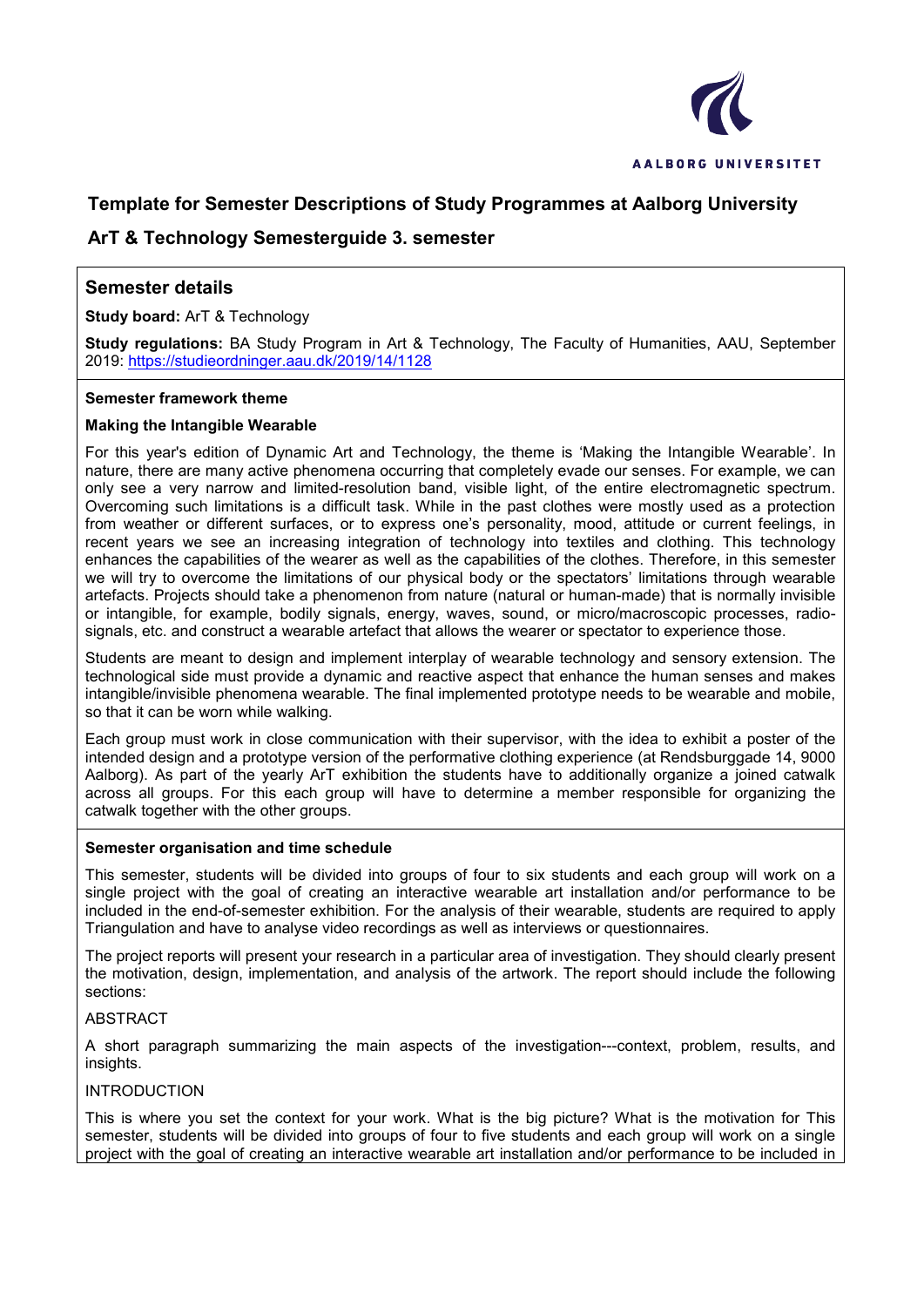the end-of-semester exhibition.

The project reports will present your research in a particular area of investigation. They should clearly present the motivation, design, implementation, and analysis of the artwork. The report should include the following sections:

### ABSTRACT

A short paragraph summarizing the main aspects of the investigation---context, problem, results, and insights.

### INTRODUCTION

This is where you set the context for your work. What is the big picture? What is the motivation for investigating this area?

### PROBLEM STATEMENT

Here you concisely state what the problem is you are investigating. You may also present a hypothesis to be supported or rejected through your own experiments.

### BACKGROUND

This should contain previous work in the area you are investigating. This is of major importance in conducting any type of research, academic or otherwise. You should clearly identify antecedents and point out both the importance and shortcomings of each in relation to your own work. Always reference refutable sources (i.e., peer-reviewed journals, books, etc.) and, when possible, primary sources (i.e., the original author of the work) to avoid misinformation. Google and Wikipedia are okay only as starting points.

### DESIGN METHODS

What specific academic and artistic methods are you employing in your study? How will you test your hypotheses, or carry out the research aspects of your project? Identify at least 2 methods (1 artistic, 1 academic) that will form the backbone of your investigation.

#### IMPI FMFNTATION

How was the final work developed and constructed? Include overall system diagrams, floorplans, scenic designs, renderings, illustrations and other supporting evidence of the exhibition. Detail the most important aspects of the implementation and place the rest in the appendix. Ideally, a reader should be able to recreate your artwork/performance based on the information in this section.

#### ANALYSIS

Was your work successful? Support this with experimental data. If you made an initial hypothesis, do your observations support or reject it?

#### FUTURE WORK

Is there anything you could have done better? How? If you were to develop this project more, what would you work on next?

#### CONCLUSION

This is where you bring it all together. It is NOT simply a summary of what you have done---that is supplied by the abstract. You should connect all the dots and synthesize new insights here. What can others learn from this?

#### **REFERENCES**

List of references following the APA referencing style.

### APPENDIX

Include all data produced during your investigation. This can include experimentation/observation logs, transcriptions of interviews, survey data, source code, etc. Note that the main text can reference the information in this section.

All figures, tables, and images in the report must be labelled with a brief description and cited in the main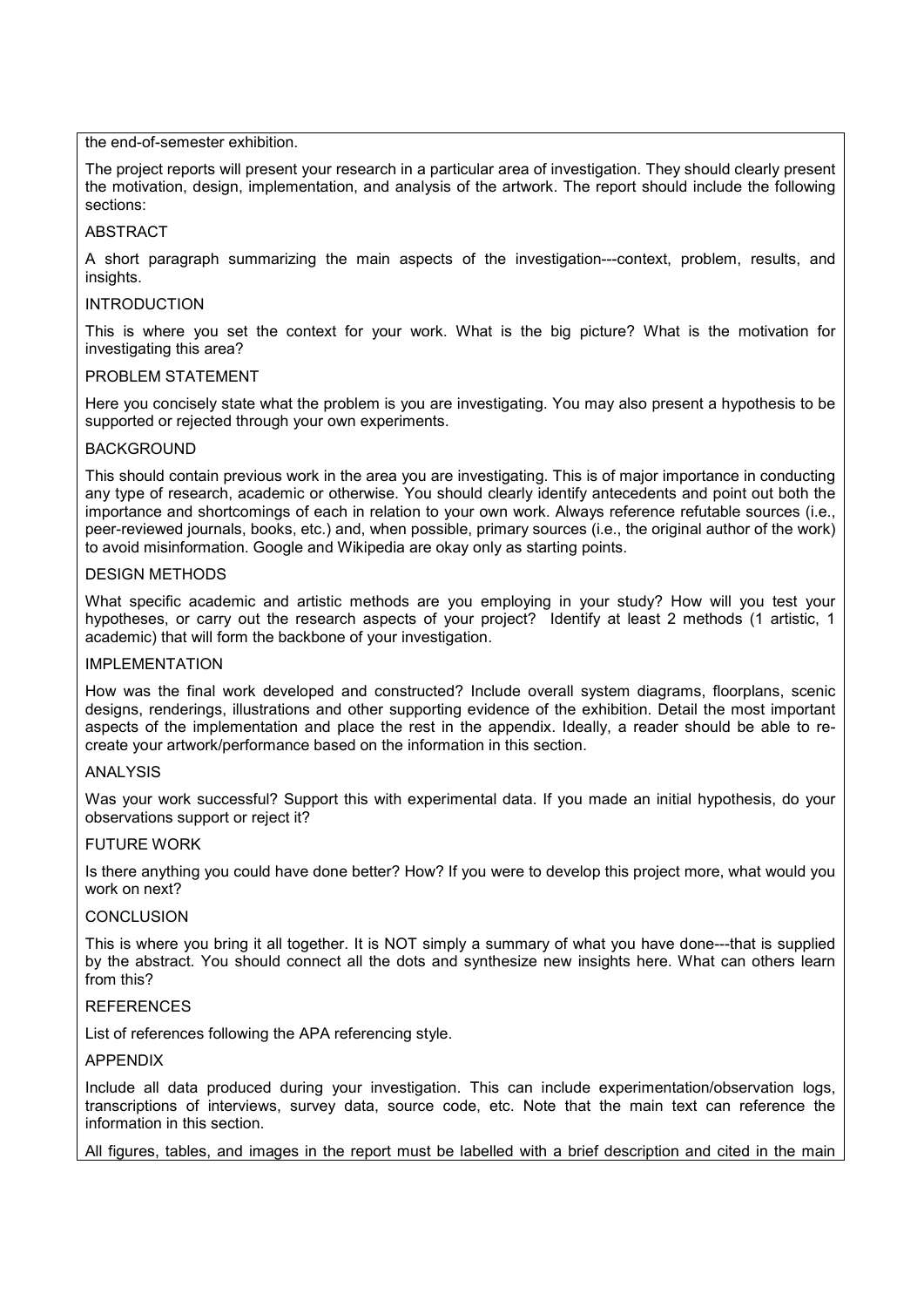text. You are also required to make a video documentation of the final artefact and hand it in with the report.

All material in the report that is not the original creation of the students in the group must be properly acknowledged by using the APA referencing style. Failure to do this will be considered plagiarism and will lead to immediate failure and possibly also to expulsion from the program.

### **Semester coordinator and secretary assistance**

**Semester coordinator**: Markus Löchtefeld

**Secretariat assistance**: Elsebeth Bækgaard

### **Module description (description of each module)**

#### **Module title, ECTS credits**

Dynamic Art and Technology 15 ECTS

#### **Location**

3. Semester

#### **Module coordinator**

Markus Löchtefeld

### **Type/Method and language**

Group and project work

English

#### **Learning objectives:**

The objective of the Module: Dynamic Art and Technology is to introduce students to basic problem areas and solutions regarding the creation of artistic projects, which express various forms of dynamic effects and transitions.

During this module students should acquire:

#### Basic **knowledge** about

- artistic works supported by technologies expressing dynamic effects and physical aesthetic transition
- the perception and experimental effects of dynamic artefacts
- a variety of mechanical and electronic technologies used in dynamic art contexts
- artistic expression using media technologies for the production of real-time interactivity
- academic and artistic methods and tools to be used when working with design and implementation of artefacts or installations that express or trigger physical movement.

#### **Skills** in

- identifying and formulating an art problem within the semester theme
- analyzing an artistic problem and developing alternative concepts for the defined problem
- motivating the application of certain technologies in connection with the design of installations expressing transitions
- identifying, developing and describing the interaction between form, choice of materials and technological solutions with a view to achieving a clear aesthetic expression and performance
- applying academic and artistic methodologies, in regard to interaction between technology, choice of materials, aesthetic expression, and user experience in connection with the development of dynamic artefacts and installations.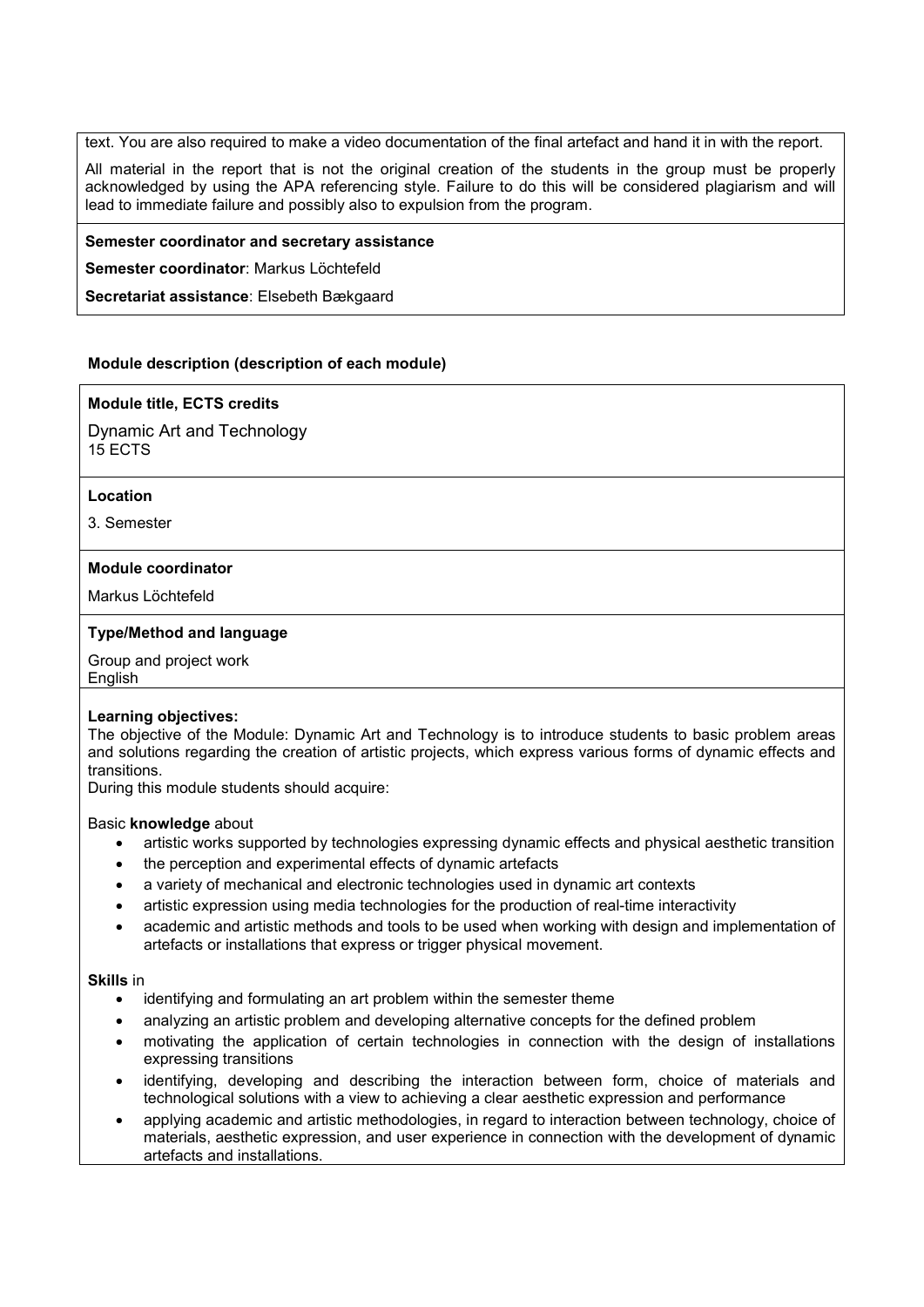### **Competencies** in

- describing and analyzing works and installations which use adaptive technologies
- employing autonomous technologies in design and implementation of artefacts or installations expressing physical movement and transformation
- contextualizing own artistic solutions (to state-of-art, socio-cultural requisites and consequences, art theoretical and aesthetic dimensions, etc.)
- describing the completed design in an academic form and communicating this in a project report, portfolio, etc.

### **Academic content**

The basis of this module is human perception of movements and transitions. Students will work with principles of creation of time-based artefacts, and the experience of artefacts expressing temporal, spatial, and affective transitions. A variety of media technologies and engineered solutions will be tested and applied in the creation of products, artefacts and installations in the project unit, including mechanical and electronic alternatives of creating and controlling movement, position in space and autonomous motion.

During the semester, students work theoretically and experimentally with projects that challenge their creative and technical skills and produce artistic effects focused on different types of interaction between humans and machines.

### **Scope and expected performance**

15 ECTS credits. 1 ECTS credit = 27,5 hours of work. 20 ECTS = 412,5 hours of work consisting of preparation for course sessions, course participation, group work, exercises, counselling and exams.

### **Module activities**

### **Course: Artistic and Academic Methodology III (Affective Design)**

Affective design is about designing strong and specific emotions in user(s). The lecture series will first introduce the wider field as inspired by Human Computer Interaction (HCI) before focusing on the academic methodologies to analyze and evaluate artistic artworks based on Affective Design. These techniques will allow you to actually understand what the audience experiences when engaging with your artwork. Further the lecture series aim to provide the students with a theoretical toolkit that help produce more effective, convincing and impressive works of art. Assessment: through the semester project.

#### **Lesson 1+2: Introduction to Affective Design/Affective Computing**

Lecture

Lecturer: Anthony Brooks

#### **Literature**

|                                                                                                       |        |        |     |        |     |        | lit.<br>Pri.<br>no of p. | Sec. lit.<br>no of p. | Dig.<br>upload |
|-------------------------------------------------------------------------------------------------------|--------|--------|-----|--------|-----|--------|--------------------------|-----------------------|----------------|
| Emotional                                                                                             | Desian | $\sim$ | Don | Norman | pp. | $1-60$ | 60                       |                       | Yes            |
| https://motamem.org/upload/Emotional-Design-Why-We-Love-or-Hate-<br>Everyday-Things-Donald-Norman.pdf |        |        |     |        |     |        |                          |                       |                |

#### **Lesson 3+4: Three Levels of Design: Visceral, Behavioral, and Reflective/Fun & Games** Lecture

Lecturer: Anthony Brooks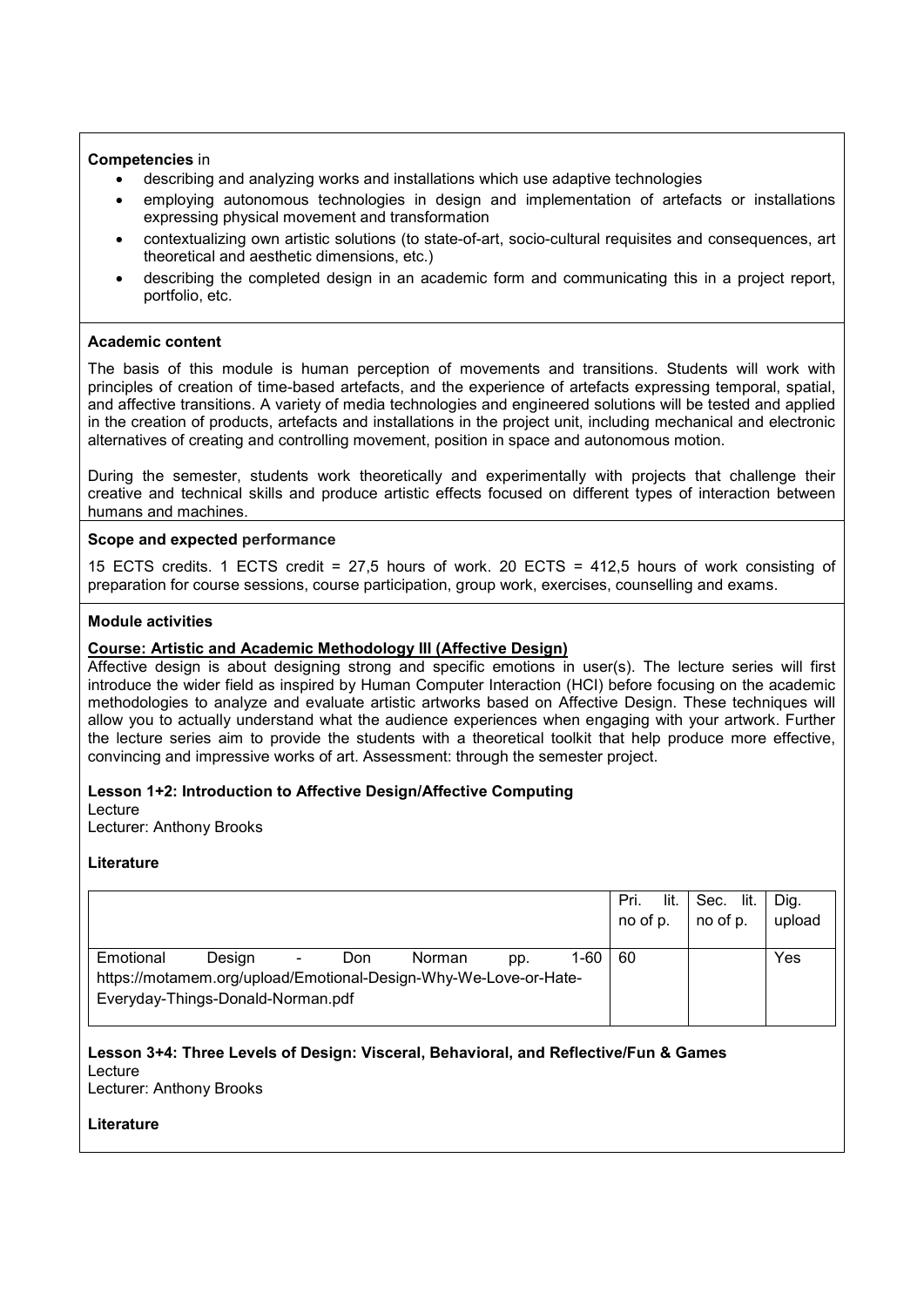|                                   |        |                |     |                                                                  |     |               | lit.<br>Pri.<br>no of p. | Sec. lit.<br>no of p. | Dig.<br>upload |
|-----------------------------------|--------|----------------|-----|------------------------------------------------------------------|-----|---------------|--------------------------|-----------------------|----------------|
| Emotional                         | Desian | $\blacksquare$ | Don | Norman                                                           | pp. | $61-133$   72 |                          |                       | Yes            |
| Everyday-Things-Donald-Norman.pdf |        |                |     | https://motamem.org/upload/Emotional-Design-Why-We-Love-or-Hate- |     |               |                          |                       |                |

#### **Lesson 5+6: People, Places, and Things/Emotional Machines/The Future of Robots/We are all designers Lecture**

Lecturer: Anthony Brooks

**Literature**

|                                   |        |                |     |                                                                            |     |         | lit.<br>Pri.<br>no of p. | Sec. lit.<br>no of p. | Dia.<br>upload |
|-----------------------------------|--------|----------------|-----|----------------------------------------------------------------------------|-----|---------|--------------------------|-----------------------|----------------|
| Emotional                         | Desian | $\blacksquare$ | Don | Norman<br>https://motamem.org/upload/Emotional-Design-Why-We-Love-or-Hate- | pp. | 133-227 | 94                       |                       | Yes            |
| Everyday-Things-Donald-Norman.pdf |        |                |     |                                                                            |     |         |                          |                       |                |

### **Course: Digital Representation II (Rapid Prototyping)**

This course will introduce the main techniques for 2D and 3D prototyping. In addition, it will introduce techniques for digital creation and cutting of textiles.

#### **Lesson 1: Introduction to prototyping and rapid prototyping based on digital designs** Lecture

Lecturer: Peter Skotte

Make sure your computer is set up with 2D and 3D editing software. The 2D software should be able to handle vectors and the 3d software should be able to output .stl files. For 2D: Adobe Illustrator or Autocad are recommended and for 3D: Sketchup or Maya are recommended but other and free alternatives are possible to use in the course.

### **Literature**

|               | lit.<br>Pri.<br>no of p. | Sec. lit.<br>$ $ no of p. | Dig.<br>upload |
|---------------|--------------------------|---------------------------|----------------|
| Lecture Notes |                          |                           | Yes            |

### **Lesson 2: 2D/3D representations and Tools**

Lecture

Lecturer: Peter Skotte

How to rapidly make physical representations of digital 2D material. What is possible and what are the limits? Demonstration of methods available generally and at AAU.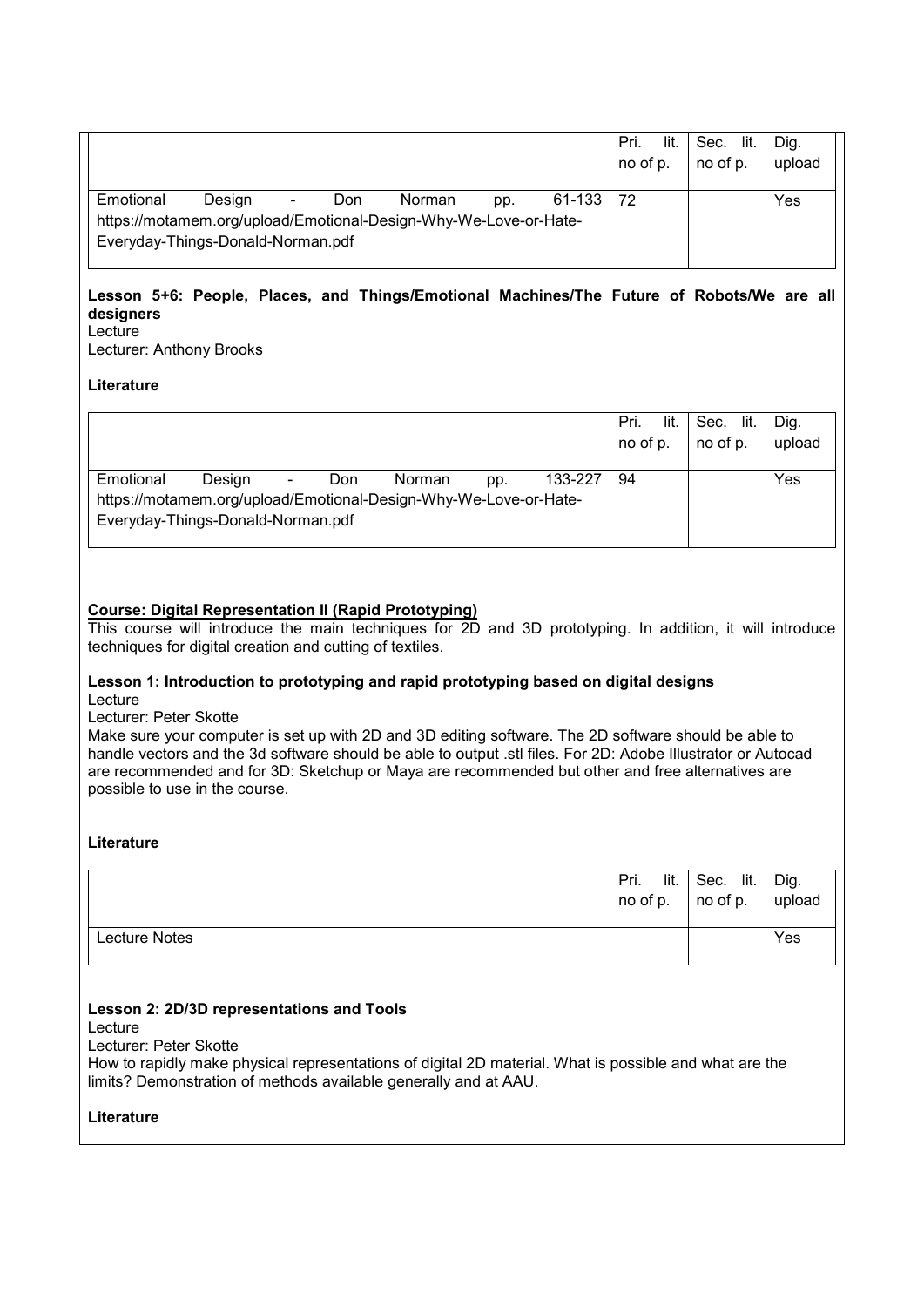|               | lit.<br>Pri.<br>no of p. | Sec. lit.<br>no of p. | Dig.<br>upload |
|---------------|--------------------------|-----------------------|----------------|
| Lecture Notes |                          |                       | Yes            |

### **Lesson 3-6: Hands-On**

Workshop

Lecturer: Peter Skotte

Work on own designs to gain practical experience with creating physical representations of digital designs. Digital fabrication methods for, 3D printing, designing and cutting textiles, and using a Vacuum Former. Demonstration of new methods available at AAU.

### **Literature**

|               | Pri.<br>lit. | Sec. lit.<br>$\ln$ no of p. $\ln$ no of p. $\ln$ upload | Dig. |
|---------------|--------------|---------------------------------------------------------|------|
| Lecture Notes |              |                                                         | Yes  |

### **Course: Graphics Programming**

Graphics Programming follows Programming I, introducing more advanced programming constructs and real-time multimedia systems. Specifically, students will learn about structures and object-oriented programming, real-time sound and graphics, and basic user interaction.

### **Lesson 1: Programming Basics Recap**

Lecture

#### Lecturer: Markus Löchtefeld

Review of basic programming constructs: variables, functions, arrays, loops, and control structures. Introduction to structures. For this class I prepared a flipped classroom lecture. A video/presentation that goes over all basic elements again. You are supposed to watch it before class, so that you can identify possible knowledge gaps and we can have an informed discussion about what is unclear so far and you can ask questions and for more details on these topics. We will fill class with questions and quizzes

### **Literature**

|               | Pri.<br>lit.<br>no of p. | Sec. lit.<br>$\overline{\phantom{a}}$ no of p. | Dig.<br>upload |
|---------------|--------------------------|------------------------------------------------|----------------|
| Lecture Notes |                          |                                                | Yes            |

#### **Lesson 2: Functions**

Lecture

Lecturer: Markus Löchtefeld

Review of basic programming constructs: As part of the review and preparation of Object Oriented Programming we will re-visit functions and explore concepts such as overloading.

| . | .<br>lit. | $\sim$<br>ocu. | .<br>lit. | Dig |
|---|-----------|----------------|-----------|-----|
|   |           |                |           |     |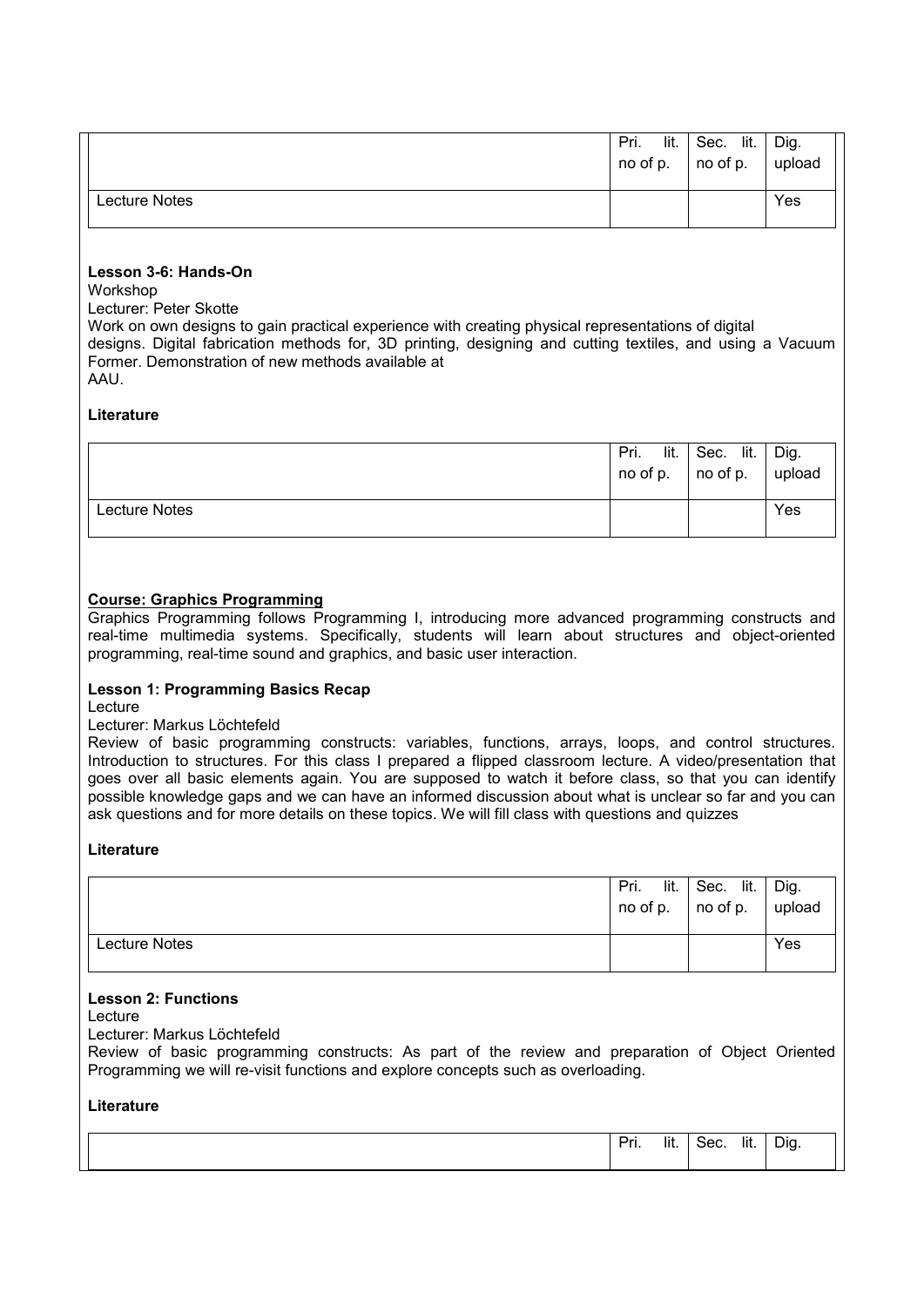|               | no of p. | no of p. | upload |
|---------------|----------|----------|--------|
| Lecture Notes |          |          | Yes    |

#### **Lesson 3 + 4: Object Oriented programming** Lecture

Lecturer: Markus Löchtefeld

Introduction to object-oriented concepts: class versus instance/object, member variables/functions, constructors, public versus private members.

### **Literature**

|                                                                            | lit.<br>Pri. | Sec. lit. | Dig.   |
|----------------------------------------------------------------------------|--------------|-----------|--------|
|                                                                            | no of p.     | no of p.  | upload |
|                                                                            |              |           |        |
| Lecture Notes                                                              |              |           | Yes    |
|                                                                            |              |           |        |
| Programming Interactivity: A Designer's Guide to Processing, Arduino,      |              | 30        | No     |
| and Openframeworks. " O'Reilly Media, Inc.", 2009.                         |              |           |        |
|                                                                            |              |           |        |
| "Objects" - Daniel Shiffman 2008 https://processing.org/tutorials/objects/ |              |           | Yes    |
|                                                                            |              |           |        |

## **Lesson 5 + 6: 2D Graphics & Mouse and Keyboard input**

Lecture

### Lecturer: Markus Löchtefeld

Introductory to 2D graphic concepts and coordinate systems in response to user input. Drawing of primitive graphics, working with shapes and colours, images and simple image manipulation in Processing.

### **Literature**

|               | lit.<br>Pri.<br>$\overline{\phantom{a}}$ no of p. | Sec. lit.<br>$\overline{\phantom{a}}$ no of p. | Dig.<br>upload |
|---------------|---------------------------------------------------|------------------------------------------------|----------------|
| Lecture Notes |                                                   |                                                | Yes            |

### **Lesson 7: Wearable Technologies**

Lecture

### Lecturer: Markus Löchtefeld

Introduction into prototyping and programming wearable technologies. Topics will include the extension of the Arduino platform for wearables (Lillypad), suited Sensors and Actuators and Algorithms for detection of human physiological states. Prototyping skills for the creation of interactive clothing will be tackled as well.

|                                                                                                                                       | Pri. lit.<br>no of p. | Sec. lit.<br>$\vert$ no of p. | Dig.<br>upload |
|---------------------------------------------------------------------------------------------------------------------------------------|-----------------------|-------------------------------|----------------|
| Lecture Notes                                                                                                                         |                       |                               | Yes            |
| Olsson, T., Gaetano, D., Odhner, J., & Wiklund, S. (2008). Open<br>Softwear: Fashionable prototyping and wearable computing using the |                       | 104                           | Yes            |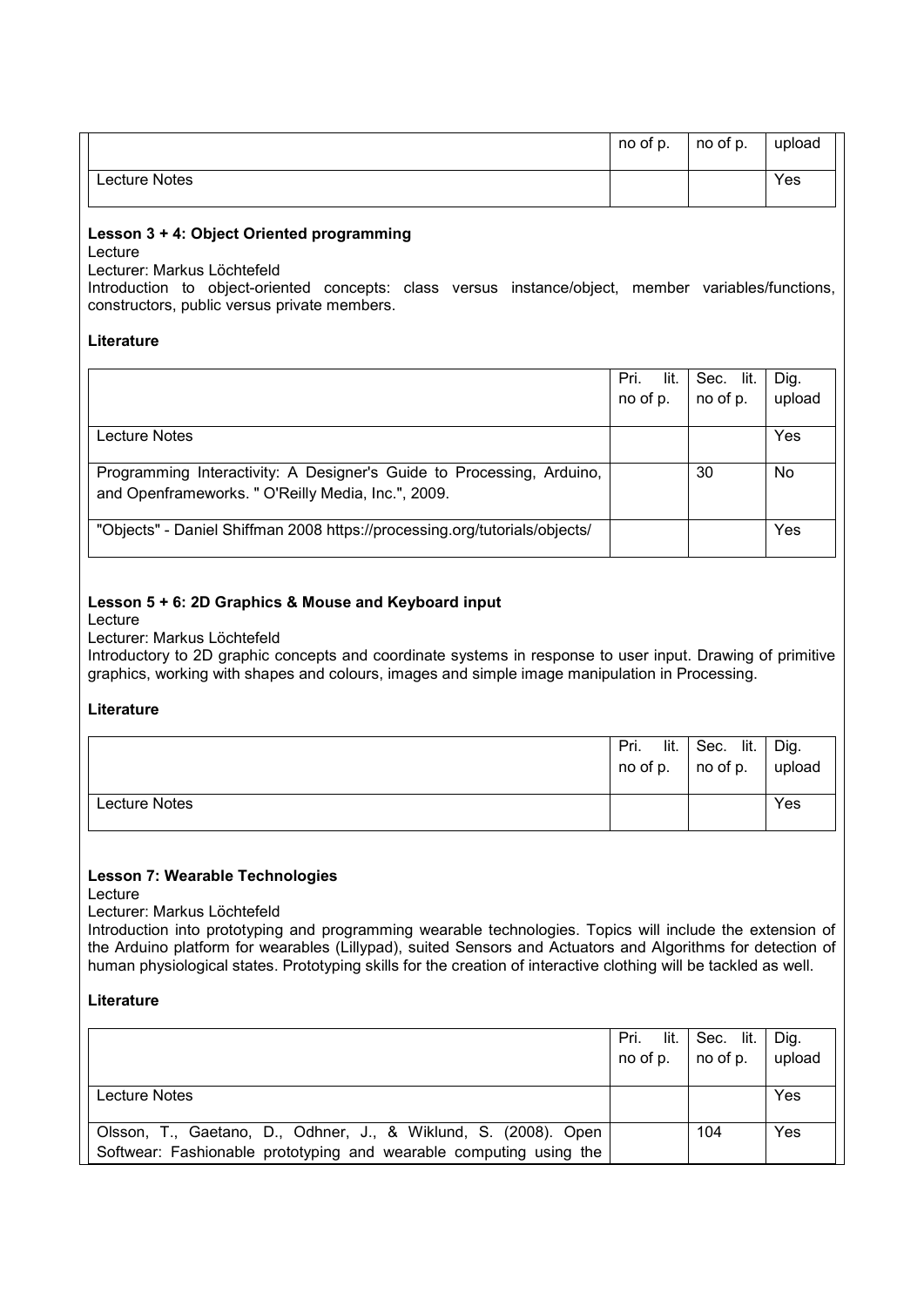| ---- - |
|--------|
|--------|

### **Lesson 8: Introduction to Sound**

Lecture

Lecturer: Markus Löchtefeld

Introduction to simple methods of creating Sound using Processing's Audio Libraries and how to integrate it into more complex programming structures.

### **Literature**

|               | lit.<br>Pri.<br>no of p. | Sec. lit.<br>no of p. | Dig.<br>upload |
|---------------|--------------------------|-----------------------|----------------|
| Lecture Notes |                          |                       | Yes            |

### **Examination**

Oral exam based on a project Form of examination: b) Hand in: Individually or in groups.

The examination will take the form of a conversation between the students, the examiner and an external examiner on the basis of the project report prepared by the student(s), which may be in the form of a process report or portfolio as well as the product created by the students. The project exam will also address other content from the module courses.

Number of pages: the written work must not exceed 10 pages per student (15 pages in the case of individual reports).

Duration of examination: 20 minutes per student and 10 minutes for assessment and communication of grades per group, however, the duration of the examination is maximum 2 hours.

The assessment is made of the individual student based on the learning objective. The assessment must also be based on an overall evaluation of the project report, the presentation, the joint discussion and the individually oriented questions. In order for the examinee to pass the exam, all these aspects must be satisfactory. The project report is thus part of the overall basis for the assessment, and is not given an independent grade.

Credits: 15 ECTS

Grading according to the 7-point scale.

The written report, the product and the oral examination should demonstrate that the student has fulfilled the objectives outlined above.

### **Module description (description of each module)**

**Module title, ECTS credits** Physical Computing III 5 ECTS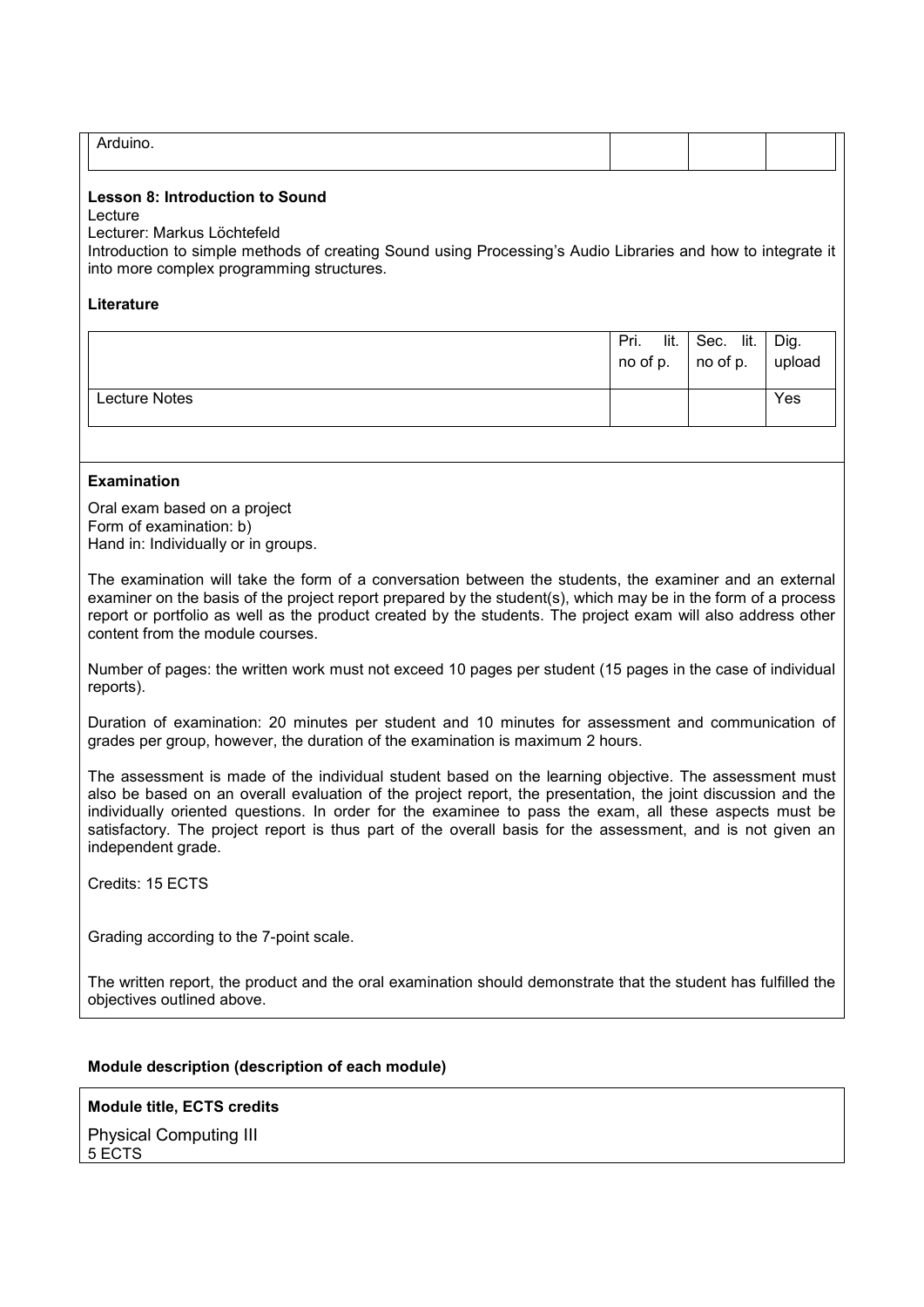### **Location**

3. Semester

### **Module coordinator**

Markus Löchtefeld

### **Type/Method and language**

Individual or small groups

### **English**

### **Learning objectives:**

During this module students should acquire:

### Basic **knowledge** about

- object-oriented programming
- real-time input/output streams used in programming interactive systems
- serial communication protocols used for inter-application communication, internet-based communications, etc.
- data mapping strategies used in building interactive systems.

#### **Skills** in

- applying technical knowledge to develop and demonstrate the use of an interactive system
- analyzing use of the artefact
- synthesizing knowledge in written documentation

### **Competencies** in

- evaluating artefacts from a technical perspective
- identifying further learning needs in the area of programming interactive systems.

#### **Academic content**

In this module, students learn about basic principles of software and how different digital systems can be designed to create alternative forms of interactions between humans and machine. Students will learn principles of object-oriented programming and how algorithms can be developed in order to design new forms of human-computer interaction

#### **Scope and expected performance**

5 ECTS credits. 1 ECTS credit = 27,5 hours of work. 5 ECTS = 137,5 hours of work consisting of preparation for course sessions, course participation, group work, exercises, counselling and exams.

#### **Module activities**

**Lesson 1: Communication Protocols** Lecture

Lecturer: Markus Löchtefeld

Basic concepts in digital communication: what is a protocol, packets (header + data), addresses and ports, generating/parsing serial byte streams.

| $\cdots$<br>$\sim$ $\sim$<br>Dr.<br>-lit.<br>. | $\sim$<br>ocu. | $\cdots$<br>lit. | $-$<br>Dig<br>$\cdot$ |
|------------------------------------------------|----------------|------------------|-----------------------|
|                                                |                |                  |                       |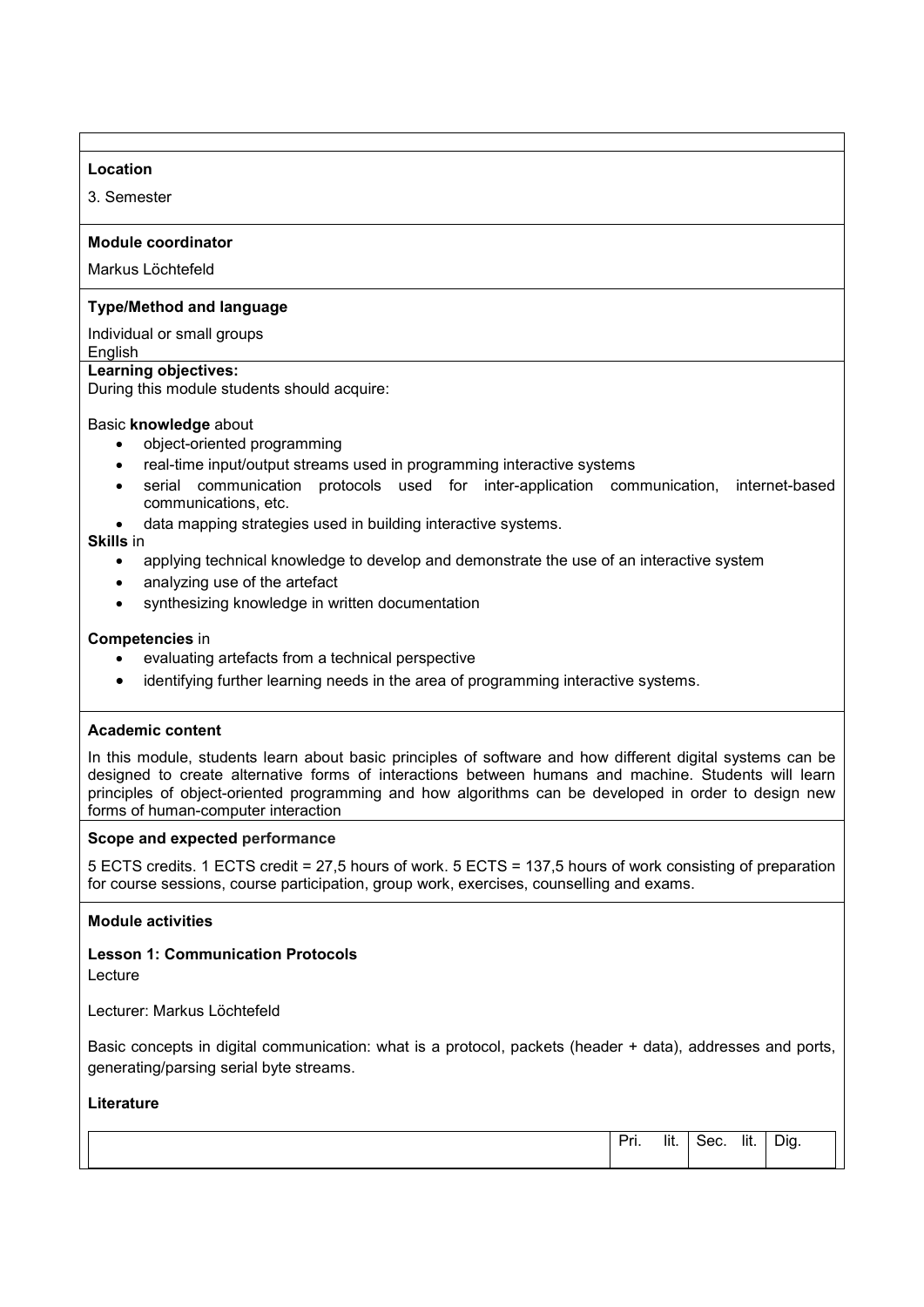|                                                                                                                                          | no of p. | no of p. | upload |
|------------------------------------------------------------------------------------------------------------------------------------------|----------|----------|--------|
| Lecture Notes                                                                                                                            |          |          | Yes    |
| Reas, C., & Fry, B. (2014). Processing: a programming handbook for<br>visual designers and artists Second Edition. Mit Press. pp.588-600 |          | 22       | No     |

### **Lesson 2 + 3 + 4: Serial Communication: Physical + Digital Communication**

Lecture

Lecturer: Markus Löchtefeld

Workshop on sending data serially from a computer to an Arduino to control something physical as well as sending data serially from an Arduino to a computer. Using a sensor to control a graphical object.

### **Literature**

|                                                                                                                                          | Pri.<br>no of p. $\vert$ no of p. | lit.   Sec. lit. | Dig.<br>upload |
|------------------------------------------------------------------------------------------------------------------------------------------|-----------------------------------|------------------|----------------|
| Lecture Notes                                                                                                                            | 10                                |                  | Yes            |
| Reas, C., & Fry, B. (2014). Processing: a programming handbook for<br>visual designers and artists Second Edition. Mit Press. pp.633-673 |                                   | 40               | No             |

### **Lesson 5 + 6 + 7: Shape Generation + Timing**

Lecture

Lecturer: Markus Löchtefeld

Shape generation techniques for (artistic) graphics and visualization. Introduction to advanced programming concepts such as recursion and how to exploit these for artistic visualizations.

### **Literature**

|                                                                                                | lit.<br>Pri.<br>no of p. | Sec. lit.<br>no of p. | Dig.<br>upload |
|------------------------------------------------------------------------------------------------|--------------------------|-----------------------|----------------|
| Lecture Notes                                                                                  | 10                       |                       | Yes            |
| Greenfield, G. (2012). Generative art: a practical guide using Processing,<br>by Matt Pearson. |                          | 50                    | No             |

### **Lesson 8: Basic User Interface Design**

Lecture

Lecturer: Markus Löchtefeld

In this lecture we will explore the basics of user interface design including simply perceptual and memory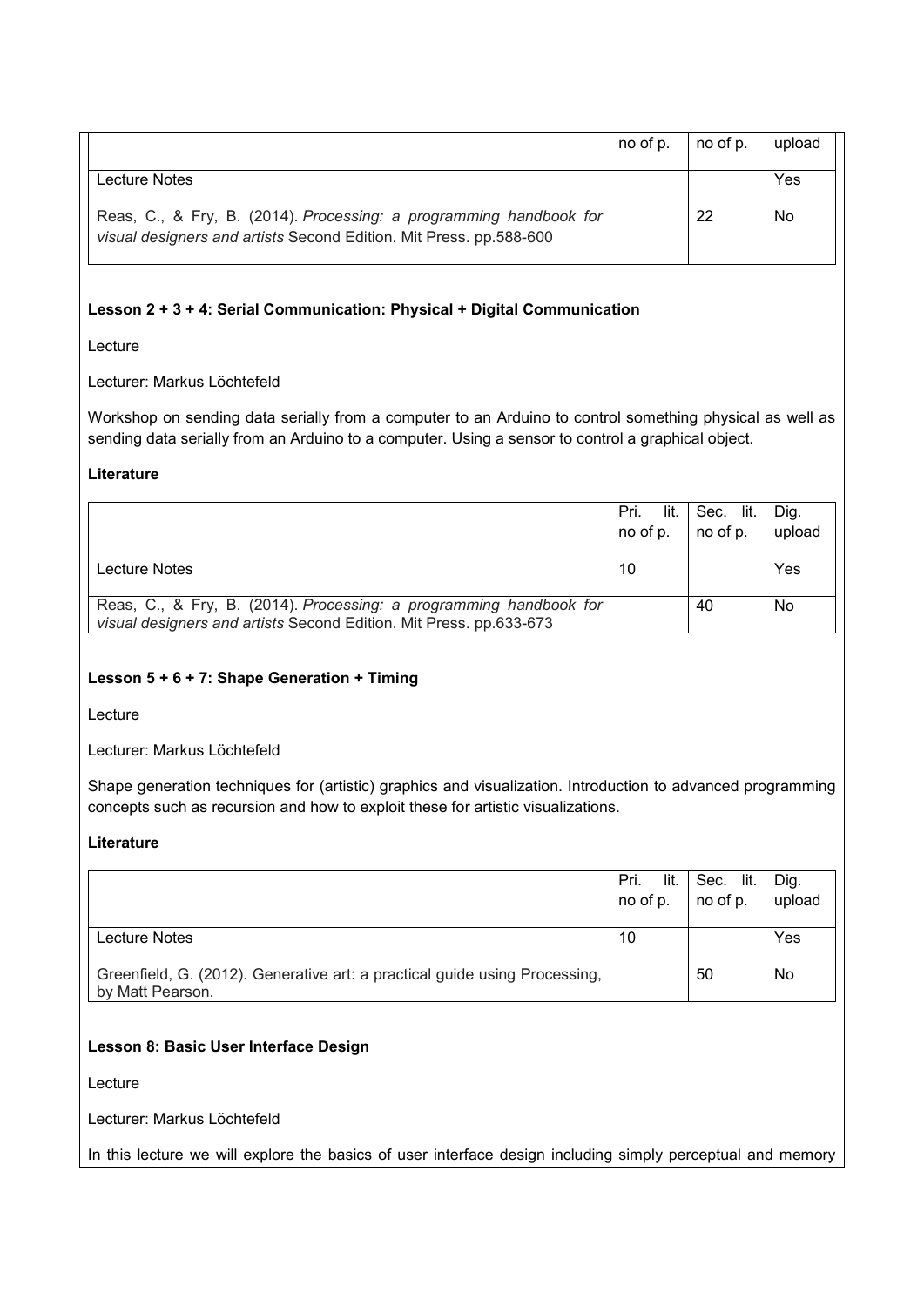principles, simple, design laws, Hick's Law and Fits's Law. Furthermore we will explore how to implement these in Processing using ControlP5.

### **Literature**

|                                                                                                      | Pri.<br>lit.<br>no of p. | Sec. lit.<br>no of p. | Dig.<br>upload |
|------------------------------------------------------------------------------------------------------|--------------------------|-----------------------|----------------|
| Lecture Notes                                                                                        |                          |                       | Yes            |
| MacKenzie, I. Scott. Human-computer interaction: An empirical research<br>perspective. Newnes, 2012. |                          | 50                    | Yes            |

### **Lesson 9: Video + Camera**

Lecture Lecturer: Markus Löchtefeld Usage of Video and Webcam imagery in Processing.

### **Literature**

|               | lit.<br>Pri. | Sec. lit.<br>$\mid$ no of p. $\mid$ no of p. $\mid$ upload | Dig. |
|---------------|--------------|------------------------------------------------------------|------|
| Lecture Notes | 10           |                                                            | Yes  |

## **Lesson 10: Creating an Audiovisual Instrument**

Workshop

Lecturer: Markus Löchtefeld

Combining the presented topics in graphics, sound, and user input to create a real-time audiovisual instrument.

### **Literature**

|               | lit.<br>Pri. | Sec. lit.<br>$\mid$ no of p. $\mid$ no of p. $\mid$ upload | Dig. |
|---------------|--------------|------------------------------------------------------------|------|
| Lecture Notes | Э            |                                                            | Yes  |

### **Examination**

Oral exam based on a project Combined written and oral examination The examination is a 7-day assignment on a set subject.

Hand in: Individually or in groups.

Form of examination: b)

The examination will take the form of a conversation between the student, the examiner and an internal censor on the basis of the artefact and report prepared by the student(s).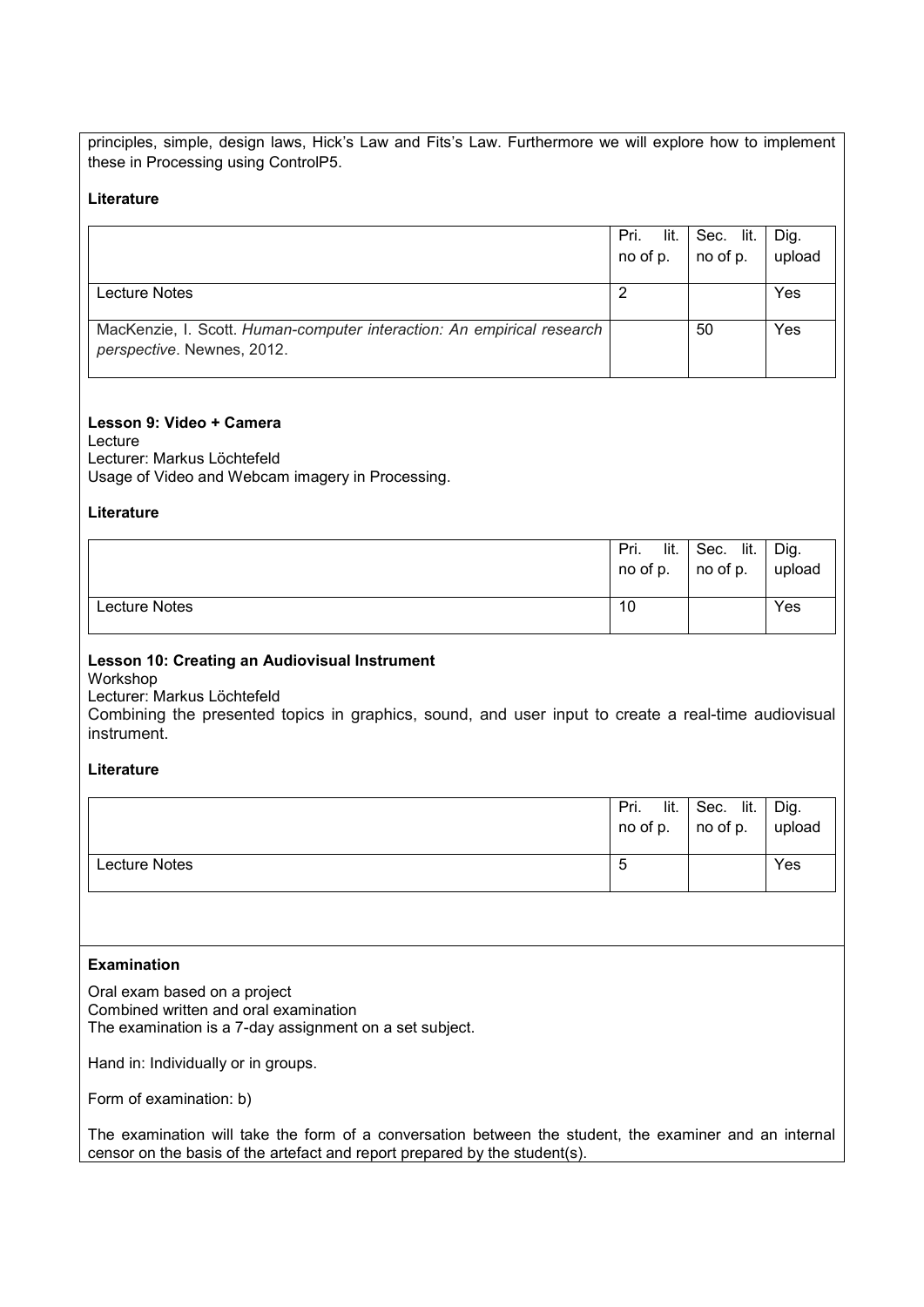Number of pages: the written part must not exceed 5 pages.

Duration of examination: 10 minutes per student including communication of grades per group, however, the duration of the examination is maximum 2 hours.

The assessment is made of the individual student based on the learning objective. The assessment must also be based on an overall evaluation of the project report, the presentation, the joint discussion and the individually oriented questions. In order for the examinee to pass the exam, all these aspects must be satisfactory. The project report is thus part of the overall basis for the assessment, and is not given an independent grade

Credits: 5 ECTS

The written report, the product and the oral examination should demonstrate that the student has fulfilled the objectives outlined above

### **Module description (description of each module)**

### **Module title, ECTS credits**

Art and Technology Concept Design 5 ECTS

### **Location**

3. Semester

#### **Module coordinator**

Anca-Simona Horvath

#### **Type/Method and language**

Individual work in relation to course activities

### English

**Learning objectives:** 

During this module, students should acquire:

#### Basic **knowledge** about

- various approaches to ideation, creative methods and design theories and methods of artistic and experimental practices
- various qualitative methods in relation to the analysis and understanding of users, places and their usages, etc.
- quantitative methods in relation to the analysis and understanding of users, places and their usages, etc.

#### **Skills** in

- conceptualizing various forms of interactive or relational experience
- employing and combining various methods of concept development
- presenting artistic concepts to various target groups.

#### **Competencies** in

- designing and conceptualizing interactive installation and/or place-based events
- handling complexity related to concept design processes
- identifying own learning needs and to structure own learning related to concept design.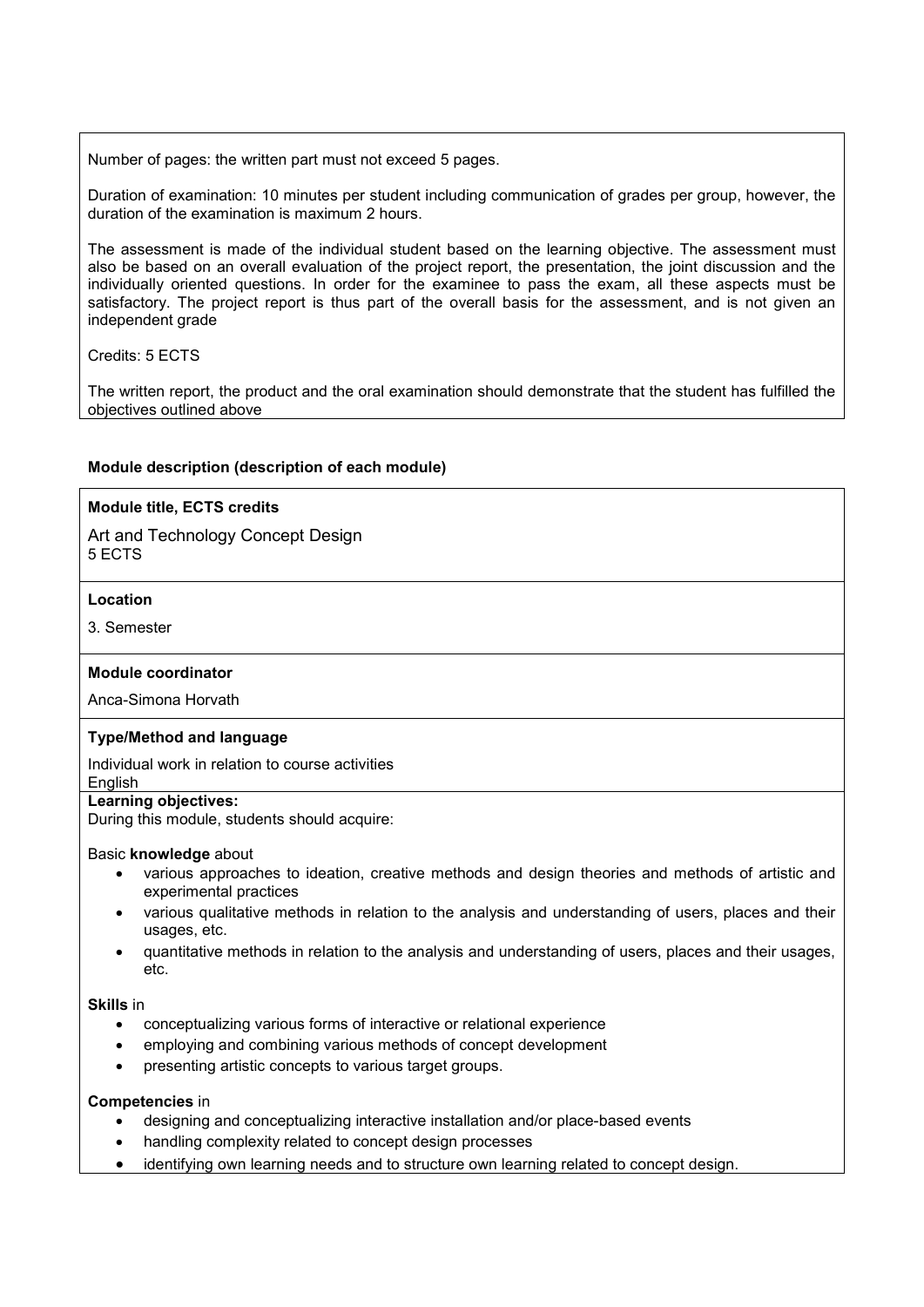### **Academic content**

The module focuses on concept design processes relevant to the development of art and technology projects. The module focuses on artistic methods such as artistic experimental creativity, as well as methods from i.e. interaction design, design thinking or similar, as measures in concept development processes. Furthermore, the module introduces presentation techniques for communicating art and technology concept designs to peers and collaboration partners.

### **Scope and expected performance**

5 ECTS credits. 1 ECTS credit = 27,5 hours of work. 5 ECTS = 137,5 hours of work consisting of preparation for course sessions, course participation, group work, exercises, counselling and exams.

### **Module activities**

The course introduces both theoretical and practical elements leading to the creation of a concept. Lectures and a workshop will be combined throughout the course.

*f.eks* (a nomadic exhibition platform for contemporary art events that generate critical dialogues between audiences, practitioners, and multiple publics) is involved in the course, through Copenhagen based artist group Piscine.

Teaching activities:

## **Lesson 1 - Introduction, Conceptual Art and Beyond**

Lecture

Lecturer: Anca Horvath

Introduction to the course and its contents as well as an introduction to conceptual art, where we discuss and analyze works from the history of art and representative texts. We also touch on what the words "concept" and "method" can mean in art and science.

### **Literature**

|                                                                   | Pri.<br>lit. | Sec. lit. | Dig.   |
|-------------------------------------------------------------------|--------------|-----------|--------|
|                                                                   | no of p.     | no of p.  | upload |
|                                                                   |              |           |        |
| Lecture Notes                                                     | 10           |           | Yes    |
| https://prezi.com/view/w1edlkSgZKaBxKn8ut3S/                      |              |           |        |
| Sol LeWitt: Paragraphs on Conceptual Art, Sentences on 5          |              |           | Yes    |
| Conceptual Art, 1969.                                             |              |           |        |
| Alexander Alberro: Reconsidering Conceptual Art, foreword to   20 |              |           | Yes    |
| Conceptual Art : a critical anthology, MIT Press, 1999            |              |           |        |

Lecture slides:

**Lesson 2 - Designing and Developing Concepts: Creative Strategies** Lecture Lecturer: Anca Horvath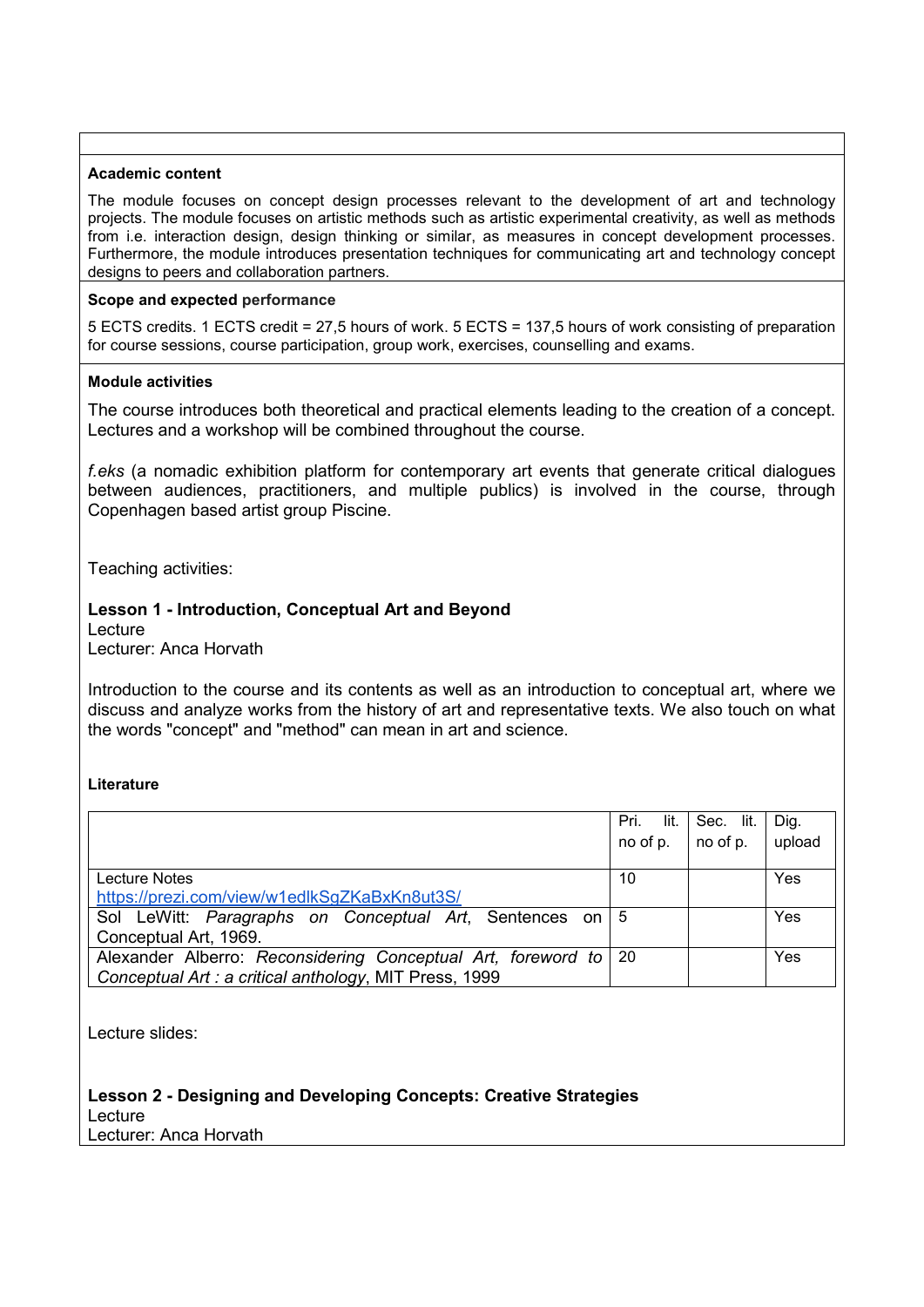Presentation of creativity tools and methods, theories on creativity and discussion of texts. Different creativity tools are tested during class exercises*.*

A homework assignment is given where different ideation methods are applied in relation to the semester project. Students work in the same groups as they do in their semester project.

### **Literature**

|                                                               | lit.<br>Pri. | Sec. lit. | Dig.   |
|---------------------------------------------------------------|--------------|-----------|--------|
|                                                               | no of p.     | no of p.  | upload |
|                                                               |              |           |        |
| Lecture Notes                                                 | 10           |           | Yes    |
|                                                               |              |           |        |
| https://prezi.com/view/24Cv9Z9885hloofvJzG9/                  |              |           |        |
|                                                               |              |           |        |
| Palle Dahlstedt: Between Material and Ideas: A Process-Based  | 30           |           | Yes    |
| Spatial Model of Artistic Creativity, (2012) in J. McCormack, |              |           |        |
| <b>Computers and Creativity</b>                               |              |           |        |
|                                                               |              |           |        |
| Margaret A. Boden: Computer Models of Creativity, 2009.       | 12           |           | Yes    |
|                                                               |              |           |        |

## **Lesson 3 - Qualitative, Quantitative Research and Data Visualization tools**  Lecture 3

Lecturer: Anca Horvath

We start with 10 minute group presentations on creativity methods applied in relation to the concept of the semester project.

Following this, we will discuss qualitative and quantitative research methods, what kinds of methods are used in science, and why and when are they used? Can similar methods be used in art? Are the purpose of methods in art and science the same? How does data representation change the stories we tell?

|                                                                                                                                                                                      | lit.<br>Pri.<br>no of p. | Sec. lit.<br>no of p. | Dig.<br>upload |
|--------------------------------------------------------------------------------------------------------------------------------------------------------------------------------------|--------------------------|-----------------------|----------------|
| Lecture Notes                                                                                                                                                                        | 10                       |                       | Yes            |
| C. Gray & J. Malins: Visualizing Research: A Guide to the<br>Research Process in Art and Design: Chapter 1: Planning the<br>journey: introduction to research in Art and Design      | -25                      |                       | Yes            |
| C. Gray & J. Malins: Visualizing Research: A Guide to the<br>Research Process in Art and Design: Chapter 4: Crossing the<br>terrain: establishing appropriate research methodologies | 36                       |                       | Yes            |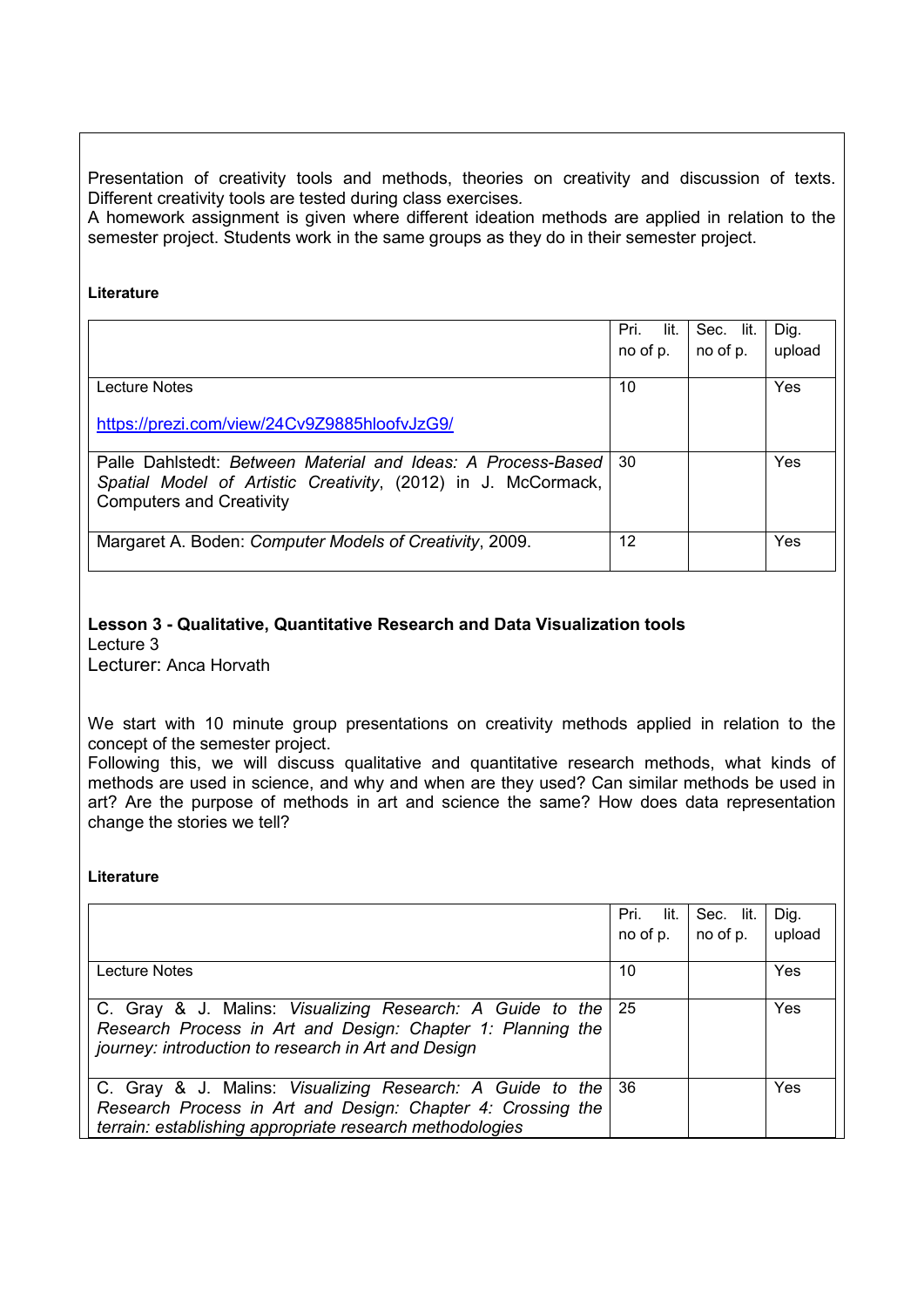## **Lesson 4 - f.eks** Lecture Lecturer: Scott Raby Introduction to the f.eks. platform by Scott Raby. [confirmation needed]

### **Literature**

|                                         | lit.<br>Pri. | Sec. lit. | Dig.   |
|-----------------------------------------|--------------|-----------|--------|
|                                         | no of p.     | no of p.  | upload |
|                                         |              |           |        |
| Lecture Notes                           | 5            |           | Yes    |
|                                         |              |           |        |
| https://f-x.dk/ - f.eks.                | 5            |           | Yes    |
|                                         |              |           |        |
| https://piscine.dk/ - Piscine art group | 10           |           | Yes    |
|                                         |              |           |        |

## **Lesson 5+6 - Piscine and workshop introduction**

Lecture, Workshop:

Lecturers: Piscine - Mark Tholander, Jens Settergren, Anna Ørberg

Lecture 5 introduces artist group Piscine who will direct a workshop. We start with an artist talk from Piscine about their artistic practice and relevant former projects.

After this, a workshop introduction that also incorporates discussions on academic texts and art historical references to other artists who have worked with (real and imaginary) machines/ technology.

During the workshop students (working in groups of 4-6) are given specific tasks to make machine concepts. Piscine will present their own workflows - from context (placement in the history of art) to philosophical texts, to tools and towards production and dissemination. Looking at examples from art history, students will be introspective on placing their artwork in a larger context.

Groups will use various creativity tools and methods for structured development of ideas to develop **concepts** which derive from 'close reading' of philosophical texts presented in lectures. Ideally – through feedback from and access to the workflow of an established art practice (Piscine) students gain knowledge on how to better integrate philosophical ideas, technological tools and given 'assignments / themes' in a coherent and rich artwork.

The end product of the workshop is a poster (A1) for each group, presenting the developed concept in a visually compelling and unique way. The poster should present and disseminate the developed idea behind the forthcoming possible project.

| lit.<br>Pri. | lit.<br>Sec. | Dig.   |
|--------------|--------------|--------|
| no of p.     | no of p.     | upload |
|              |              |        |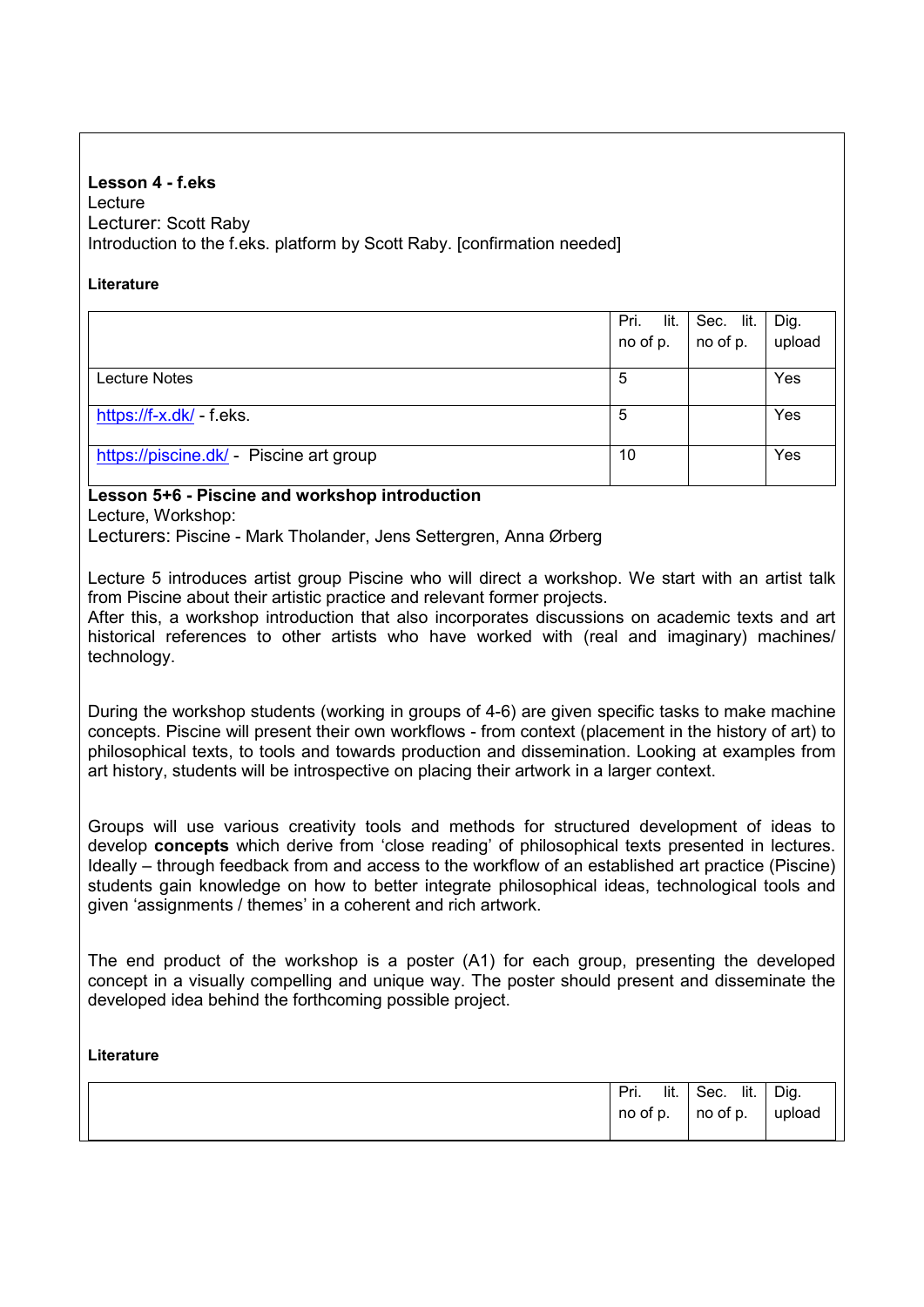| Lecture Notes                                                                                           | 5  |     | Yes |
|---------------------------------------------------------------------------------------------------------|----|-----|-----|
| Deleuze-Guattari - Anti-Oedipus - Capitalism and Schizophrenia,<br>The Desiring Machines, 1972, pp.1-49 | 50 |     | Yes |
| Heidegger - The Question Concerning Technology                                                          | 20 |     | Yes |
| Steven Connor. Dream Machines, 2017, pp. 7-66                                                           | 60 | 120 | Yes |

## **Lesson 7**

Workshop Lecturer: Anca Horvath Students work in groups on their assignment.

### **Literature**

|               | Pri. | lit.   Sec. lit.   Dig.<br>no of p. $\vert$ no of p. $\vert$ upload |     |
|---------------|------|---------------------------------------------------------------------|-----|
| Lecture Notes |      |                                                                     | Yes |

### **Lesson 8**

## Workshop

Lecturers: Mark Tholander, Jens Settergren, Anna Ørberg, Anca Horvath Mid-workshop presentation of ideas so far with reviews from Piscine, Scott Raby (to be confirmed) and Anca

## **Literature**

|               | lit.<br>Pri.<br>no of p. | Sec. lit.<br>no of p. | Dig.<br>upload |
|---------------|--------------------------|-----------------------|----------------|
| Lecture Notes |                          |                       | Yes            |

## **Lesson 9**

Workshop Lecturer: Anca Horvath Students work in groups on their assignment.

|                      | Pri. lit. Sec. lit.<br>no of p. $ $ no of p. $ $ upload | Dig. |
|----------------------|---------------------------------------------------------|------|
| <b>Lecture Notes</b> |                                                         | Yes  |
| Lesson 10            |                                                         |      |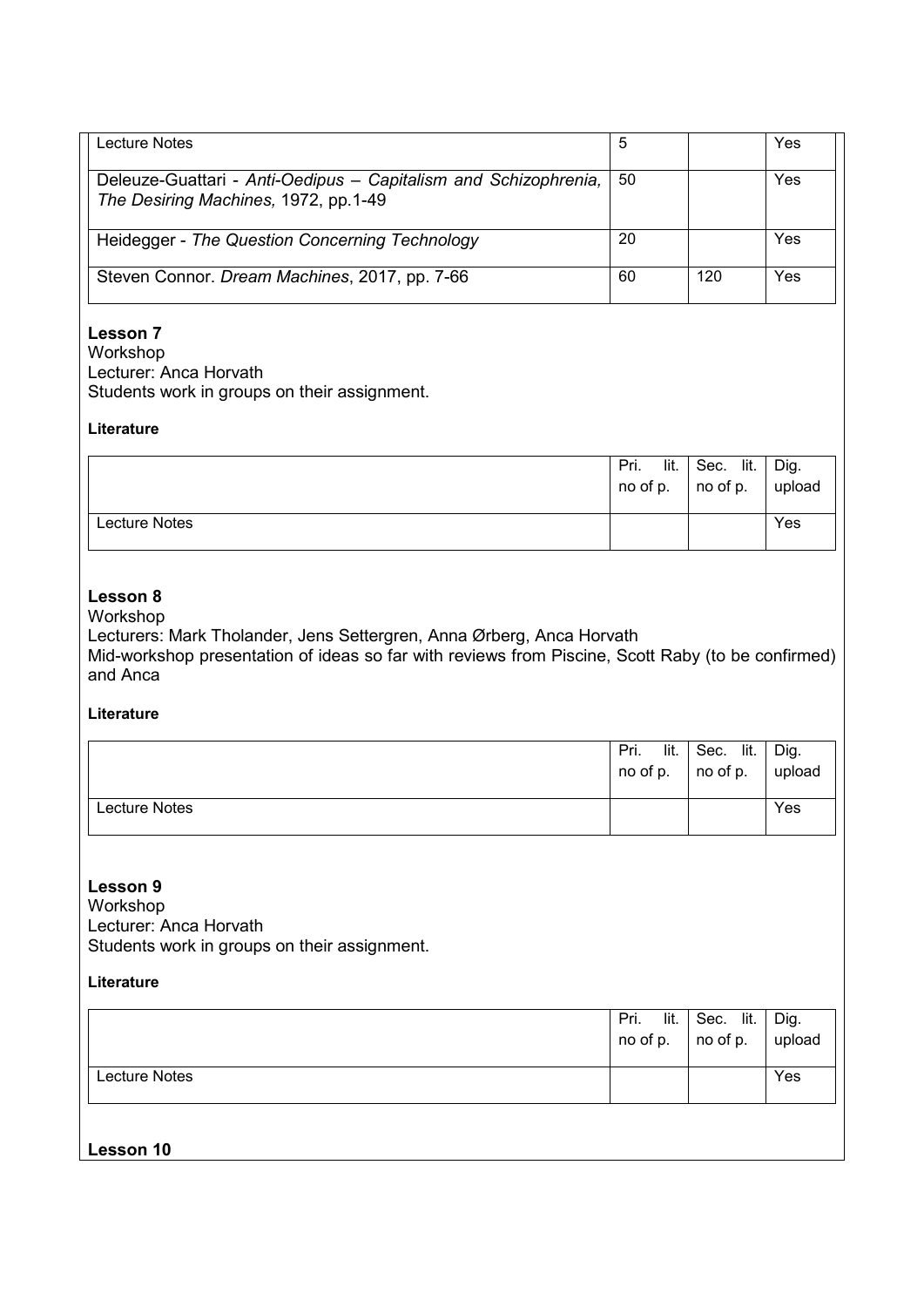### Workshop

Lecturers: Mark Tholander, Jens Settergren, Anna Ørberg, Scott Raby [to be confirmed], Anca **Horvath** 

Final presentation. Student groups present their concepts to their peers, Piscine, Scott and Anca

### **Literature**

|               | lit.<br>Pri.<br>$\overline{\phantom{a}}$ no of p. | Sec. lit.<br>$\overline{\phantom{a}}$ no of p. | Dig.<br>upload |
|---------------|---------------------------------------------------|------------------------------------------------|----------------|
| Lecture Notes |                                                   |                                                | Yes            |

At the end of the course students will write an individual 3 page (500 word / page) reflective essay on their work, their creative process, and their place in the team. The essay should present an analysis of the progress of their ideation and decision making, based on the theories and discussions in the texts by Boden and Dahlstedt, the other given readings from the course, and other theoretical works students might themselves introduce, with proper references.

Submitting the poster and the essay fulfil the active participation requirement.

If active participation is not met, a written exam will take place. Students have to submit an essay: 5 page text (500 words / page) and one A3 poster, containing text and images - mindmaps, diagrams, data visualizations where they present and reflect on their own creative process in relation to a project they have worked or are working on.

### **Examination**

Active participation/continuous evaluation

Active participation in the module's series of lectures and other course related activities is required. Active participation is defined as reading of set literature, 80 % attendance of the module's series of lectures and other course related activities, contribution to the module's discussion sessions through presentations and active participation in discussions as well as hand in of all assignments.

Re-exam:

Written exam: For the examination students have to submit a written presentation of an artistic concept within the subject field of art and technology. The written part must not exceed 10 pages.

Form of examination: c)

Hand in: Individually or in groups.

The examination is a free assignment, which is evaluated by one examiner and awarded a pass/fail grade.

In case of a Fail grade, an additional examiner will also evaluate the assignment.

Credit: 5 ECTS

The examination should demonstrate that the student has fulfilled the objectives outlined above.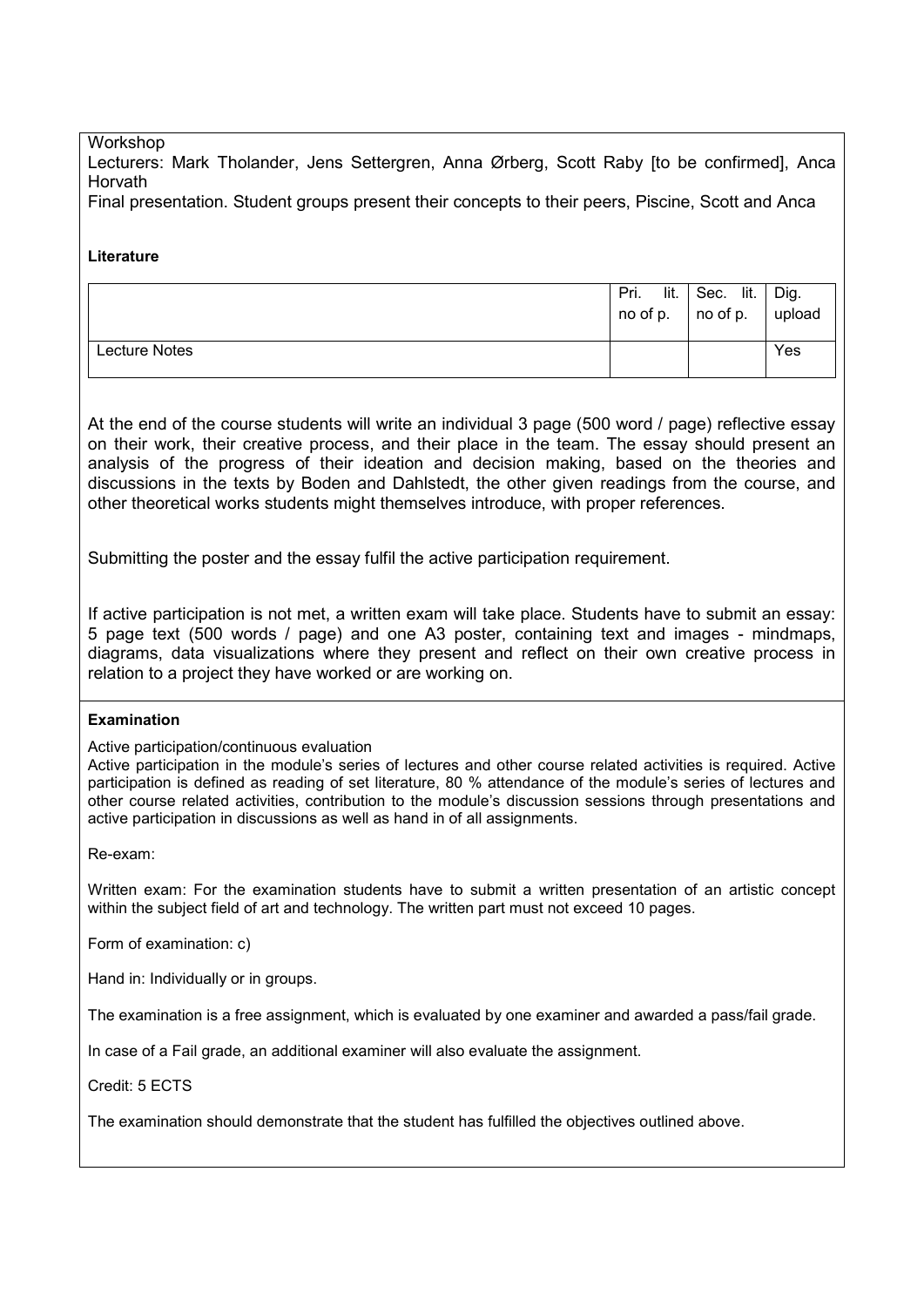### **Module description (description of each module)**

### **Module title, ECTS credits**

History of Art and Technology I 5 ECTS

### **Location**

3. Semester

### **Module coordinator**

Morten Søndergaard

### **Type/Method and language**

Individual work in relation to course activities

### **English**

### **Learning objectives:**

During this module, students should acquire:

#### Basic **knowledge** about

- central themes and historic developments relevant to the field of art and technology
- central works of art from art history, relevant to the field of art and technology
- the historic contexts and conditions of the field of art and technology

#### **Skills** in

- producing systematic descriptions of works of art
- applying central concepts and analytical methods within the field of history of art and technology
- identifying and extracting important concepts, trends and themes from art history

#### **Competencies** in

- comparing art works from selected art periods as regards artistic expression, technological contents, and experience effect
- Make active connections between historical examples and the student's own practice.

### **Academic content**

The module is an introduction of the students to the history of art and technology with special emphasis on the theories and techniques, which have been or are currently prevailing in the areas of art experience and aesthetics.

Together with History of Art and Technology II the module introduces students to examples of artists, artworks and historic events that are significant to the history of art and technology. Using the teaching forms of lectures, workshops and seminars, the module will introduce problems regarding description and analysis of artworks.

#### **Scope and expected performance**

5 ECTS credits. 1 ECTS credit = 27,5 hours of work. 15 ECTS = 137,5 hours of work consisting of preparation for course sessions, course participation, group work, exercises, counselling and exams.

### **Module activities (course sessions etc.)**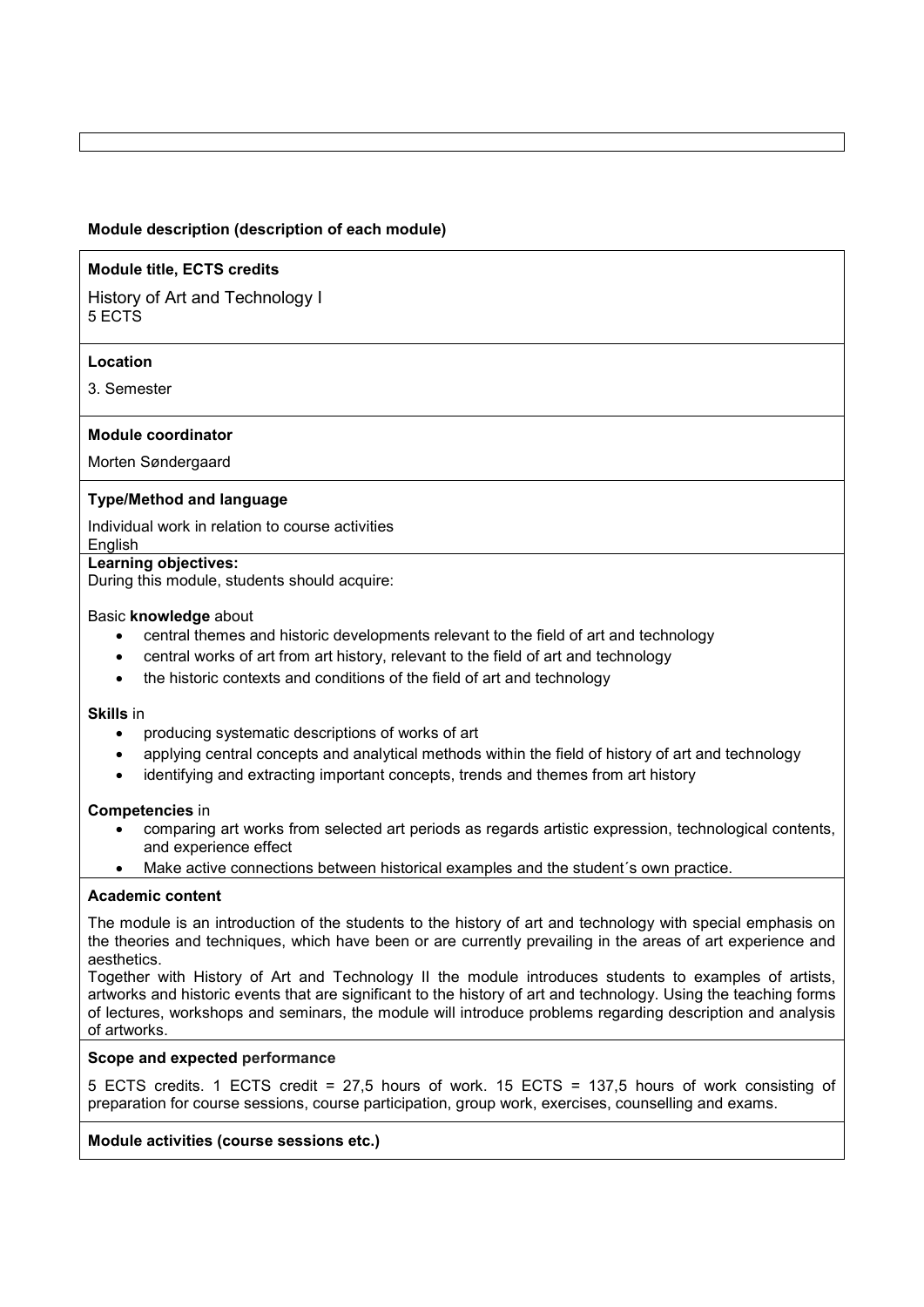The course will investigate a selection of experimental practices and platforms (labs, exhibitions, events, festival, institutions, machines, networks, hybrid artefacts) which, in each their different ways, reconfigured the relation of art and technology. As it will appear, these experiments and platforms transformed the ways art is produced, experienced and received by an audience. Real-time communication, Interactivity and performativity become issues of attention and critique. In the process, new notions of aesthetics and the role of the artists (and curators) emerged, most of which are still active in the cultural conceptions of art and technology today. Moreover, the collective experimental practices performed on those platforms transformed technology itself and pushed ideas and questions about human and non-human agency towards new sensibilities and critical horizons.

The course presents a non-linear history of the most radical transformations of the cultural ideas and dispositions of art and technology and traces its practices from today's distributed and networked situation to origins of the computational framing of knowledge and its legitimation.

Pass/fail conditions:

To pass the course with active participation: One individual presentation + attendance in minimum 8 out of 10 items.

If you do not do your individual presentation you will not pass even if attendance is 10 out of 10.

### **Lecture 1. Introduction: A history of…?**

Lecture

Lecturer: Morten Søndergaard

… the explorations of human and non-human relations.

… the crisis of the (concept of) the object and objectivity

… the crisis of representation

… the (anthropo-philosophical) foundations of art and technology: Network (algorithm, database, distribution), Communication (mediality, medialization, language-game) and Geometry (form, grid, surface, light, representation). (Serres, Latour)

… the aesthetic foundations of the 'hybrid artefact' of art & technology: Interaction, interactivity, interactive, responsive, reactive, cybernetic, (media art). Reception, experience, embodiment and contemplation.

|                                                                                                                                                                                                                                 | Pri.<br>lit.<br>no of p. | Sec. lit.<br>no of p. | Dig.<br>upload |
|---------------------------------------------------------------------------------------------------------------------------------------------------------------------------------------------------------------------------------|--------------------------|-----------------------|----------------|
| Kwastek, K., Daniels, Dieter, & Warde, Niamh. (2013). Aesthetics of<br>interaction in digital art (Elektronisk udgave ed.). Cambridge, MA: MIT<br>Press - Introduction                                                          | Introduction             |                       | Yes            |
| Candy, L., Edmonds, Ernest, Poltronieri, Fabrizio, & SpringerLink.<br>(2018). Explorations in Art and Technology (Elektronisk udgave. - 2nd<br>ed. 2018 ed., Springer Series on Cultural Computing). London:<br>Springer London | XX                       |                       | Yes            |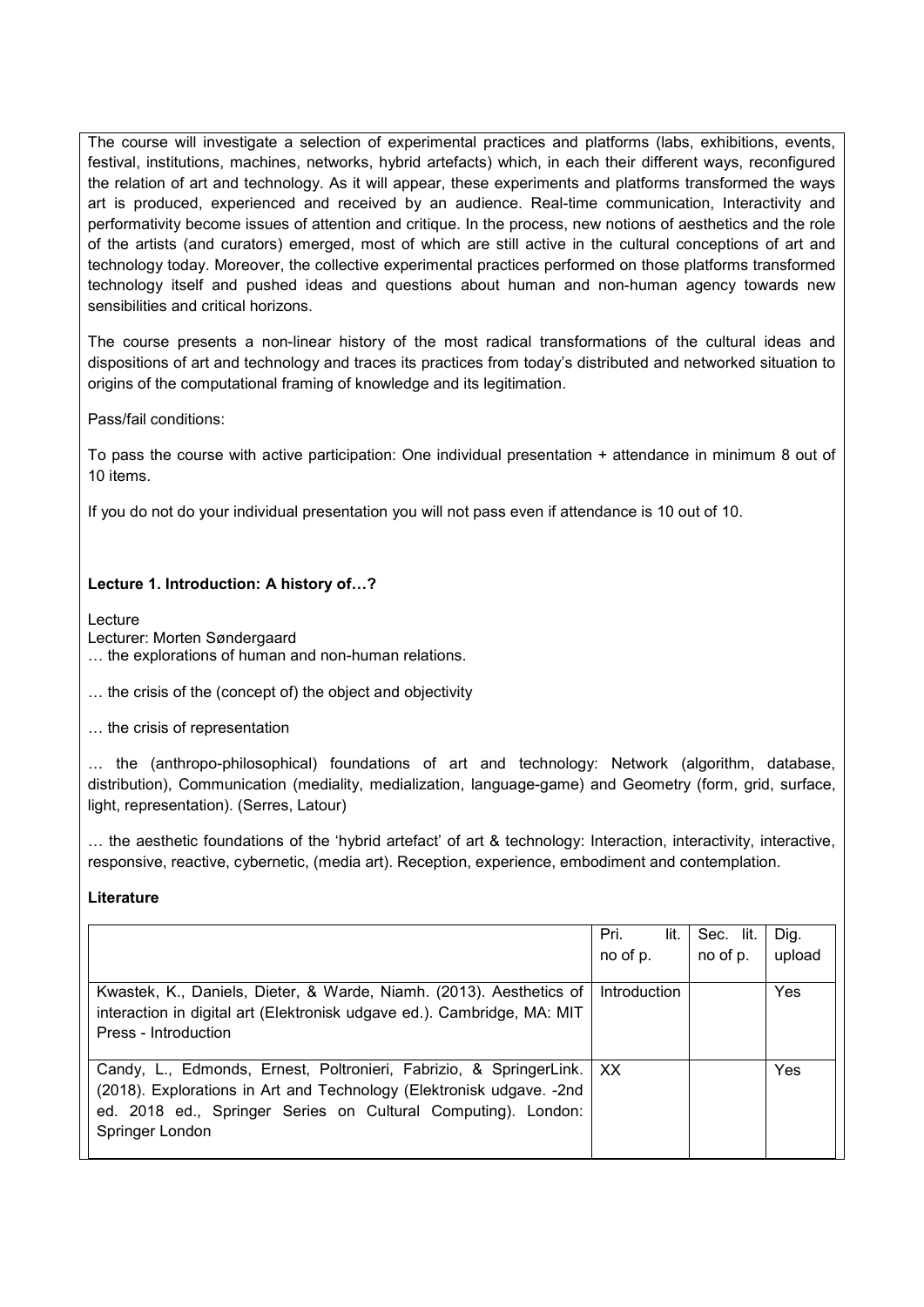### **Lecture 2: Interaction and action – (a history of) the participation paradigm.**

Lecture Lecturer: Morten Søndergaard

Cases: Enter\_action, Aros 2009; Total Action, MFSK 2008. And other.

### **Literature**

|                                                                                                                                                                                                                              | lit.<br>Pri.<br>no of p. | Sec. lit.<br>no of p. | Dig.<br>upload |
|------------------------------------------------------------------------------------------------------------------------------------------------------------------------------------------------------------------------------|--------------------------|-----------------------|----------------|
| Kwastek, K., Daniels, Dieter, & Warde, Niamh. (2013). Aesthetics of<br>interaction in digital art (Elektronisk udgave ed.). Cambridge, MA: MIT<br>Press - Chapter 1                                                          | Chapter                  |                       | Yes            |
| Candy, L., Edmonds, Ernest, Poltronieri, Fabrizio, & SpringerLink. (2018).<br>Explorations in Art and Technology (Elektronisk udgave. - 2nd ed. 2018<br>ed., Springer Series on Cultural Computing). London: Springer London | $3-29$                   |                       | Yes            |

**Lecture 3: Time-based and real-time – (a history of) the processual and performative conditions for art as experience** 

Lecture Lecturer: Morten Søndergaard

Cases: Biotopia, Utzon Center 2010; Magnet - Thorbjørn Lausten, ZKM 2007 and Get Real!, Kiasma 2004

### **Literature**

| lit.<br>Pri.                                                                      | Sec. lit. | Dig.   |
|-----------------------------------------------------------------------------------|-----------|--------|
| no of p.                                                                          | no of p.  | upload |
|                                                                                   |           |        |
| Chapter                                                                           |           | Yes    |
| interaction in digital art (Elektronisk udgave ed.). Cambridge, MA: MIT $\vert$ 2 |           |        |
|                                                                                   |           |        |
| $51-57$ &                                                                         |           | Yes    |
| 59-69                                                                             |           |        |
|                                                                                   |           |        |
|                                                                                   |           |        |

### **Workshop 4: Student individual presentations**

Workshop Lecturer: Morten Søndergaard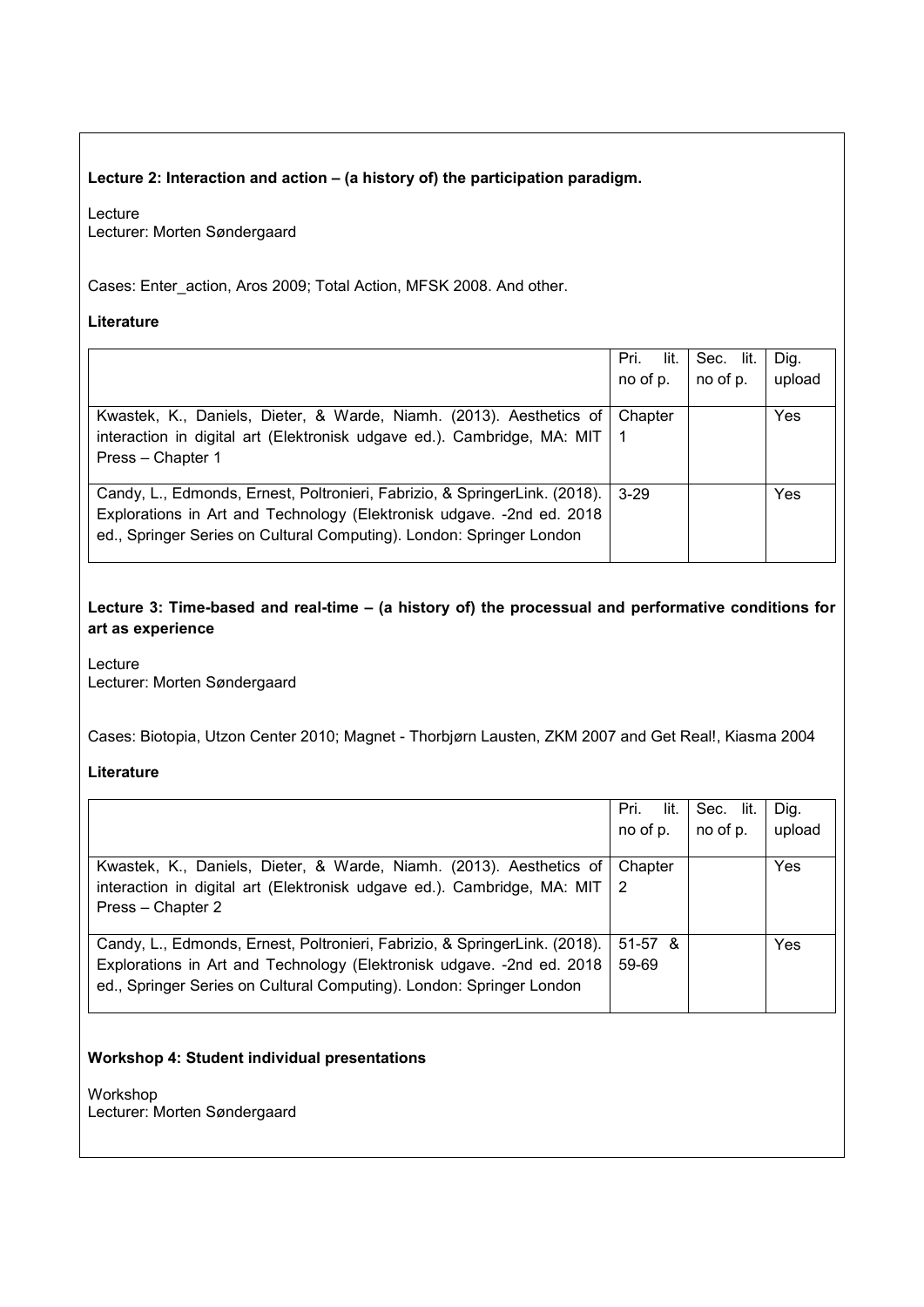Analyze the histories of the concept and context of one art & tech 'hybrid artefact' of your own choice

### **Lecture 5: Reactive and responsive: (A history of) Intermedia and systems art.**

Lecture Lecturer: Morten Søndergaard

Cases: Dick Higgins, Nam June Paik Tv performances and Jack Burnham, 'Software' 1968.

### **Literature**

|                                                                                                                                                                                                                              | Pri.<br>lit.<br>no of p. | Sec. lit.<br>no of p. | Dig.<br>upload |
|------------------------------------------------------------------------------------------------------------------------------------------------------------------------------------------------------------------------------|--------------------------|-----------------------|----------------|
| Kwastek, K., Daniels, Dieter, & Warde, Niamh. (2013). Aesthetics of<br>interaction in digital art (Elektronisk udgave ed.). Cambridge, MA: MIT  <br>Press - Chapter 2                                                        | Chapter<br>-3            |                       | Yes            |
| Candy, L., Edmonds, Ernest, Poltronieri, Fabrizio, & SpringerLink. (2018).<br>Explorations in Art and Technology (Elektronisk udgave. - 2nd ed. 2018<br>ed., Springer Series on Cultural Computing). London: Springer London | $31 - 50$                |                       | Yes            |

## **Lecture 6: Media art and the avant-garde: (A history of) conceptual art and reception**

Lecture Lecturer: Morten Søndergaard

Cases: Marcel Duchamp in Las Vegas, Tingueley & Happenings,

**Literature**

|                                                                         | lit.<br>Pri.   | Sec. lit. | Dig.   |
|-------------------------------------------------------------------------|----------------|-----------|--------|
|                                                                         | no of p.       | no of p.  | upload |
|                                                                         |                |           |        |
| Kwastek, K., Daniels, Dieter, & Warde, Niamh. (2013). Aesthetics of     | Chapter        |           | Yes    |
| interaction in digital art (Elektronisk udgave ed.). Cambridge, MA: MIT | 4              |           |        |
| Press - Chapter 2                                                       |                |           |        |
|                                                                         |                |           |        |
| with<br>Film<br>Chess<br>of<br>Marcel<br>Duchamp.<br>Game<br>A          | $\blacksquare$ |           | Yes    |
| https://www.youtube.com/watch?v=z9jRMxP0EVI                             |                |           |        |
|                                                                         |                |           |        |
| Tomkins, C (1980). The Bride & the Bachelors: Five Masters of the Avant | XX.            |           | Yes    |
| Garde. London: Penguin.                                                 |                |           |        |
|                                                                         |                |           |        |

### **Workshop 7: Student individual presentations**

Workshop Lecturer: Morten Søndergaard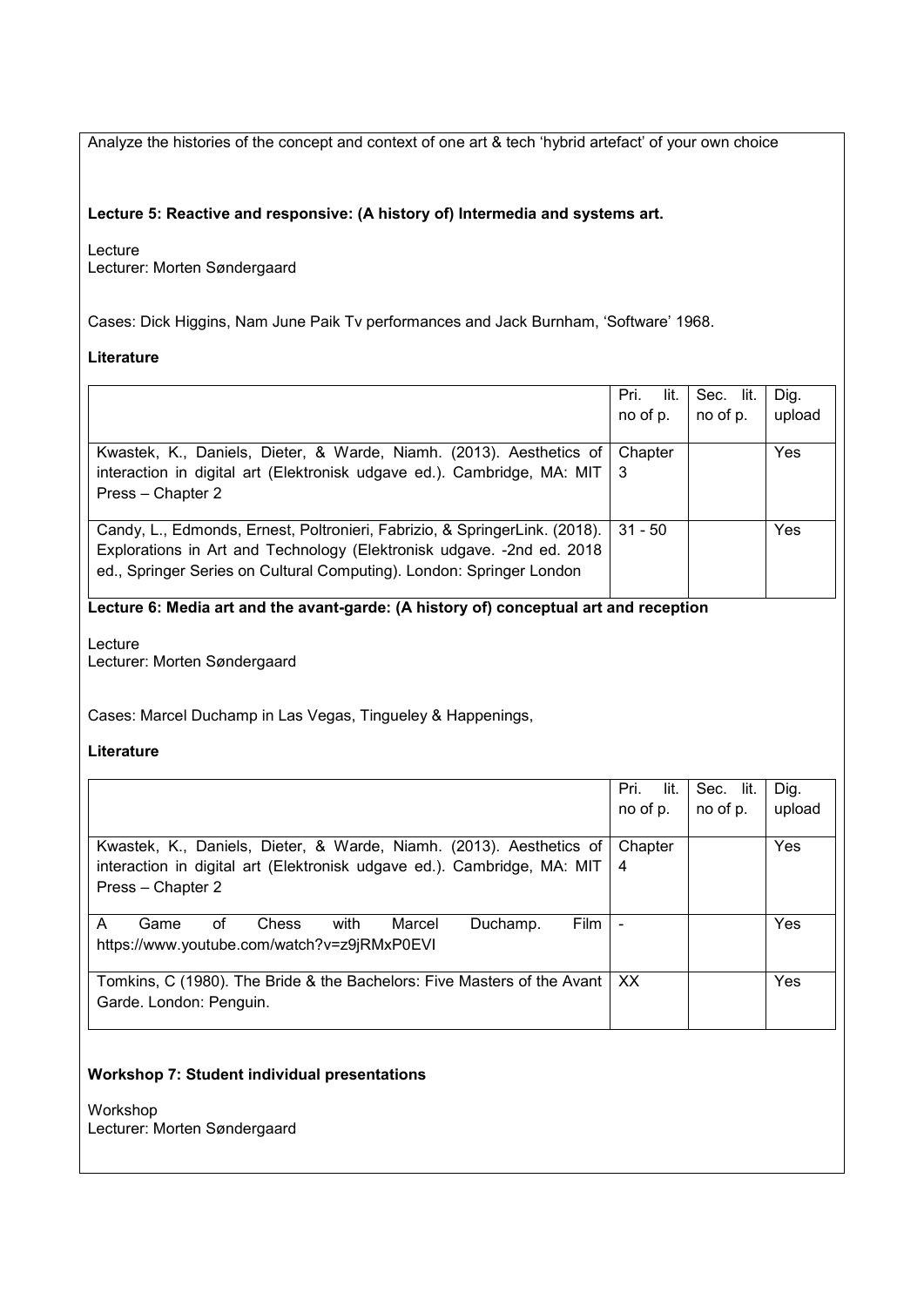Analyze the histories of the concept and context of one art & tech 'hybrid artefact' of your own choice

### **Lecture 8: The Computer and Art – (A history of) Cybernetic Serendipity and other visions**

Lecture Lecturer: Morten Søndergaard

### **Literature**

|                                                                                                                                                                                | lit.<br>Pri.<br>no of p. | Sec. lit.<br>no of p. | Dig.<br>upload |
|--------------------------------------------------------------------------------------------------------------------------------------------------------------------------------|--------------------------|-----------------------|----------------|
| Ascott, R., & Shanken, Edward A. (2003). Telematic embrace: Visionary<br>theories of art, technology, and consciousness (Elektronisk udgave ed.).<br>Palo Alto, Calif: Ebrary. | XX.                      |                       | Yes            |
| Fernández, M. (2008). Gordon Pask: Cybernetic Polymath. Leonardo                                                                                                               | 162-168                  |                       | Yes            |
| Fritz, Darko. "Vladimir Bonačić: Computer-Generated Works Made within<br>Zagreb's New Tendencies Network (1961-1973)." Leonardo 41, no. 2<br>(2008)                            | 175-183                  |                       | Yes            |
| Planetary Technoetics: Art, Technology<br>R.<br>$(2004)$ .<br>Ascott.<br>and<br>Consciousness. Leonardo, 37(2)                                                                 | 111-116                  |                       | Yes            |

# **Lecture 9: Beyond interaction – Kultur-tekniken and the archeology of machines (as materiality)**

Lecture Lecturer: Morten Søndergaard

|                                                                        | Pri.<br>lit. | Sec. lit. | Dig.      |
|------------------------------------------------------------------------|--------------|-----------|-----------|
|                                                                        | no of p.     | no of p.  | upload    |
|                                                                        |              |           |           |
| Kittler, F. (2007), The Finiteness of Algorithms, Berlin: Transmediale | X            |           | Yes       |
| Journal.                                                               |              |           |           |
| Manovich, L. (1999): Language of New Media, Goodman: Language of       | $\times$     |           | Yes       |
| art                                                                    |              |           |           |
|                                                                        |              |           |           |
| Michel Serres, Statuer – Third book of the foundations                 |              | X         | <b>No</b> |
|                                                                        |              |           |           |
| <b>Bruno Latour interview with Michel Serres</b>                       |              | X         | No        |
|                                                                        |              |           |           |
| Heidegger, M. (1934): The Questions Concerning Technology              |              | X         | <b>No</b> |
|                                                                        |              | X         |           |
| Zizek, S. (2010), The Event                                            |              |           | <b>No</b> |
|                                                                        |              |           |           |
|                                                                        |              |           |           |